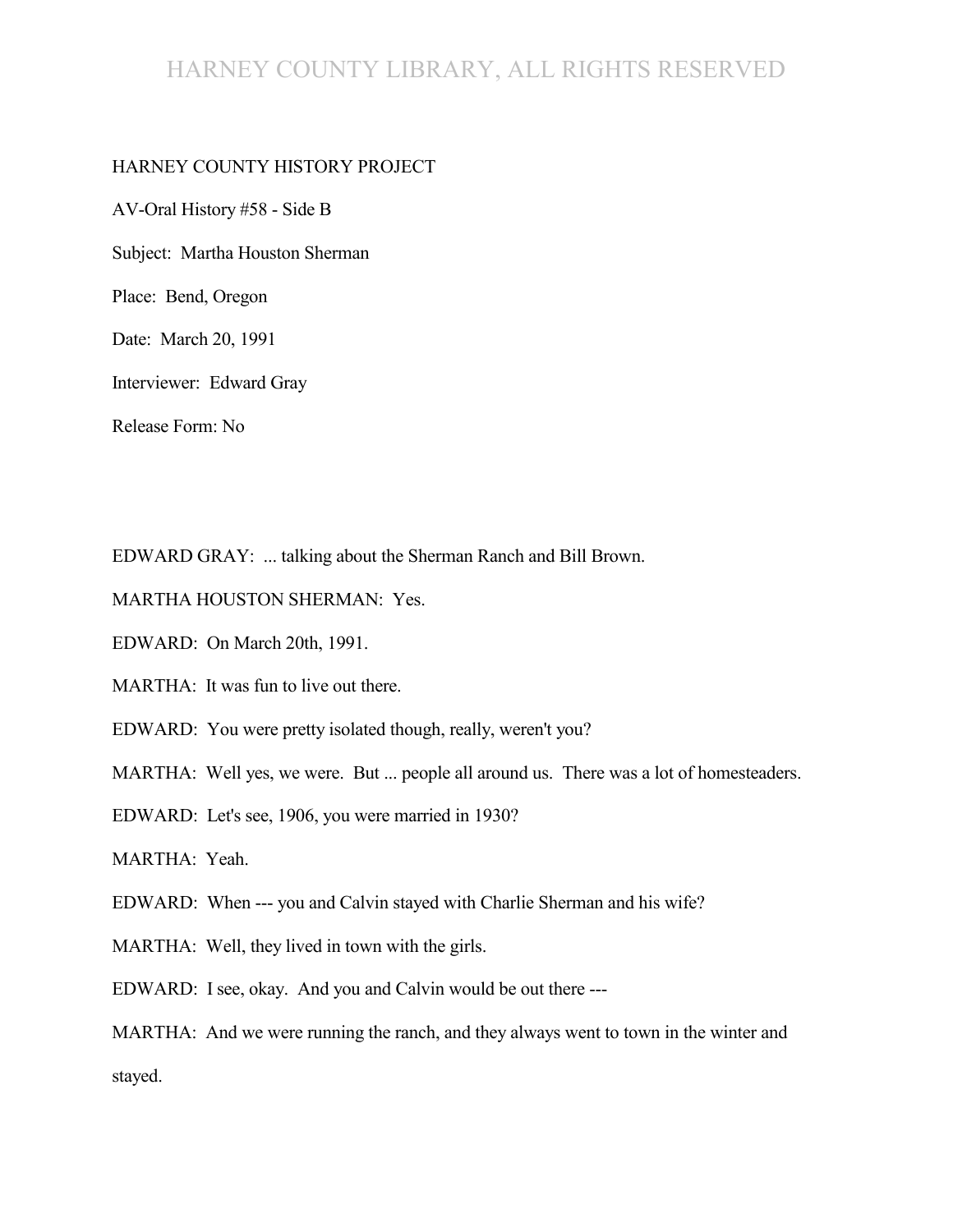EDWARD: While you guys were out there by yourselves?

MARTHA: Yeah. Uh huh. And the little homestead house, did you see it while you was out there?

EDWARD: I don't think it's there anymore.

MARTHA: What?

EDWARD: I don't know if it's there anymore, Martha.

MARTHA: Oh yes it is, it's the little bunkhouse. It was brought in after they quit having school

out there. We towed it into the lower ranch.

EDWARD: Was that this one, Martha? (Shows photo)

MARTHA: Yeah, that's it.

EDWARD: Yeah. And that became a schoolhouse for your daughter and son?

MARTHA: Yeah.

EDWARD: There weren't very many kids around, were there?

MARTHA: No, there weren't. But ... Sherman was, he was a progressive man, he liked to do

things, and he had ... out there.

EDWARD: That would be Charlie Sherman?

MARTHA: Yeah.

EDWARD: His wife was Effie?

MARTHA: Yeah.

EDWARD: Did you guys --- who bought all that land that Bill Brown owned after he left? Do you know, Martha?

MARTHA: No, I don't. There was several people that --- the GI was a big place. And my folks come out to the GI after they were --- well it was --- they were married in North Carolina, and then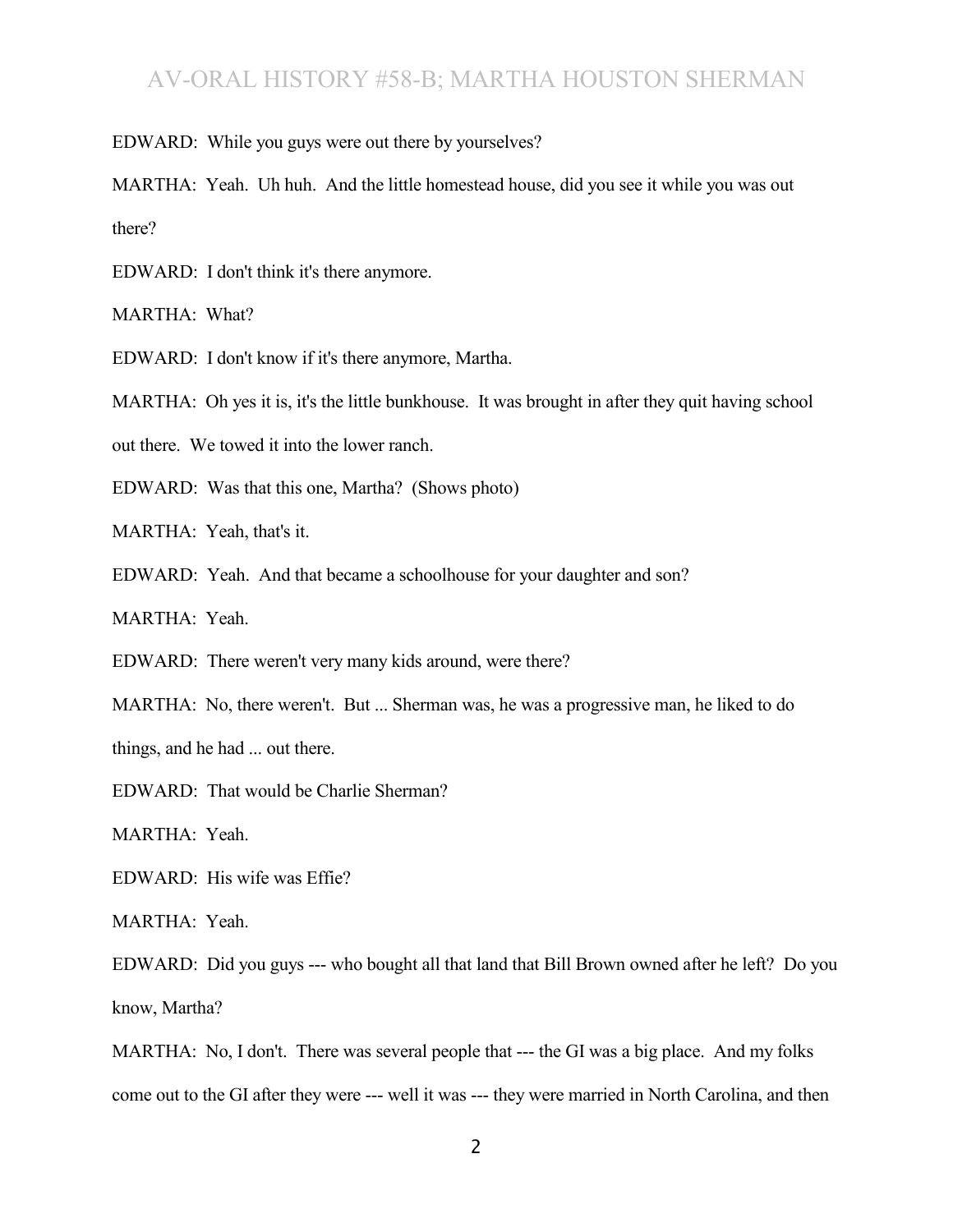they came out. Then my oldest sister was born in Prineville, and they took her out there and got blood poisoning. The mother got blood poisoning, and the girl died. She was at the upper end of the GI. It was just one of those bad ones, and --- So then we, my dad homesteaded over toward Post.

EDWARD: Right. Tom, Tom.

MARTHA: Yeah, Tom Houston. And I was born out there. And that was --- my twin brother and I.

EDWARD: Your twin brother?

MARTHA: Uh huh. Well, he died.

EDWARD: Oh, I see, okay. I didn't know that.

MARTHA: He died after a little while. And they held his body for me, but I'm still a going.

EDWARD: You're still going. What kind of --- what did Fred Houston do for Bill Brown?

MARTHA: Oh, he rode horses, he helped break horses. And well also, Sumner and Frank --- did they tell you about them?

EDWARD: No.

MARTHA: Well they were cousins of mine; they were Charlie Houston's kids. And they were good riders and all that. My family pretty much settled in that area.

EDWARD: Well there were, there must have been Houston's all over.

MARTHA: Yeah.

EDWARD: There was hundreds of you guys.

MARTHA: Yeah, there was a lot of us.

EDWARD: Yeah.

MARTHA: But when --- see mother was a schoolteacher, and she taught up at, up around at the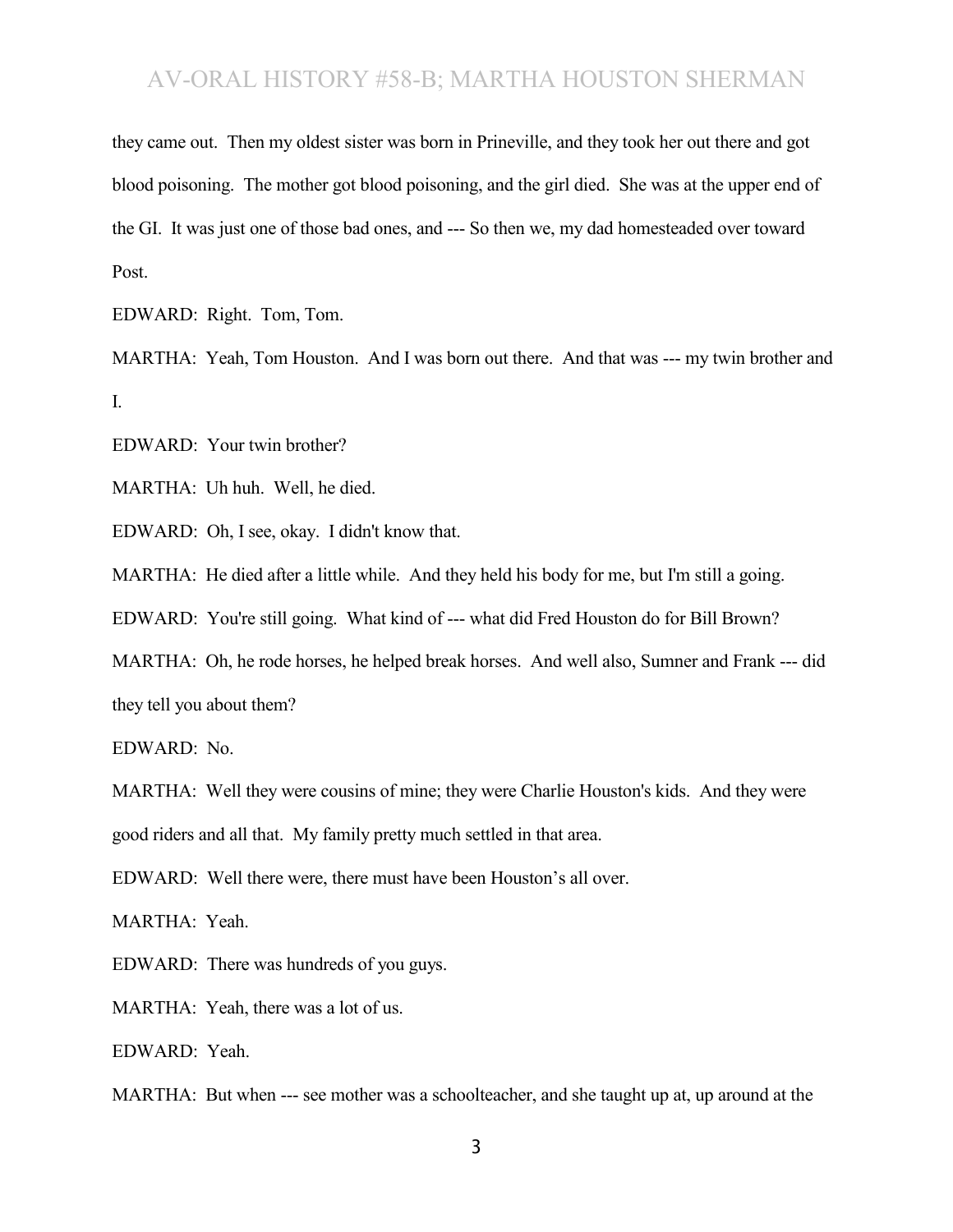head of the river.

- EDWARD: Now your mother was, what was her name, Martha?
- MARTHA: It was Sallie.
- EDWARD: Sallie Houston.
- MARTHA: Yes, Sallie Houston.
- EDWARD: And where did she teach?
- MARTHA: Well, she taught lots of places.
- EDWARD: Oh, kind of all over.

MARTHA: No, not too much at town, in the country, country schools. Rode horseback to school and all that.

- EDWARD: Tom Houston, well wait, wait, wait. Did you have a brother named Tom?
- MARTHA: No.
- EDWARD: That was just your father?
- MARTHA: What?
- EDWARD: That was just your father?

MARTHA: Just my father.

- EDWARD: Did your father ride for Bill Brown too?
- MARTHA: Yeah. He had worked for Bill Brown.
- EDWARD: And then you had your father, and a brother Fred Houston, and another brother ---
- MARTHA: John Houston.
- EDWARD: --- John Houston.
- MARTHA: John was an inventor.
- EDWARD: Did he ride for Bill Brown too, John Houston?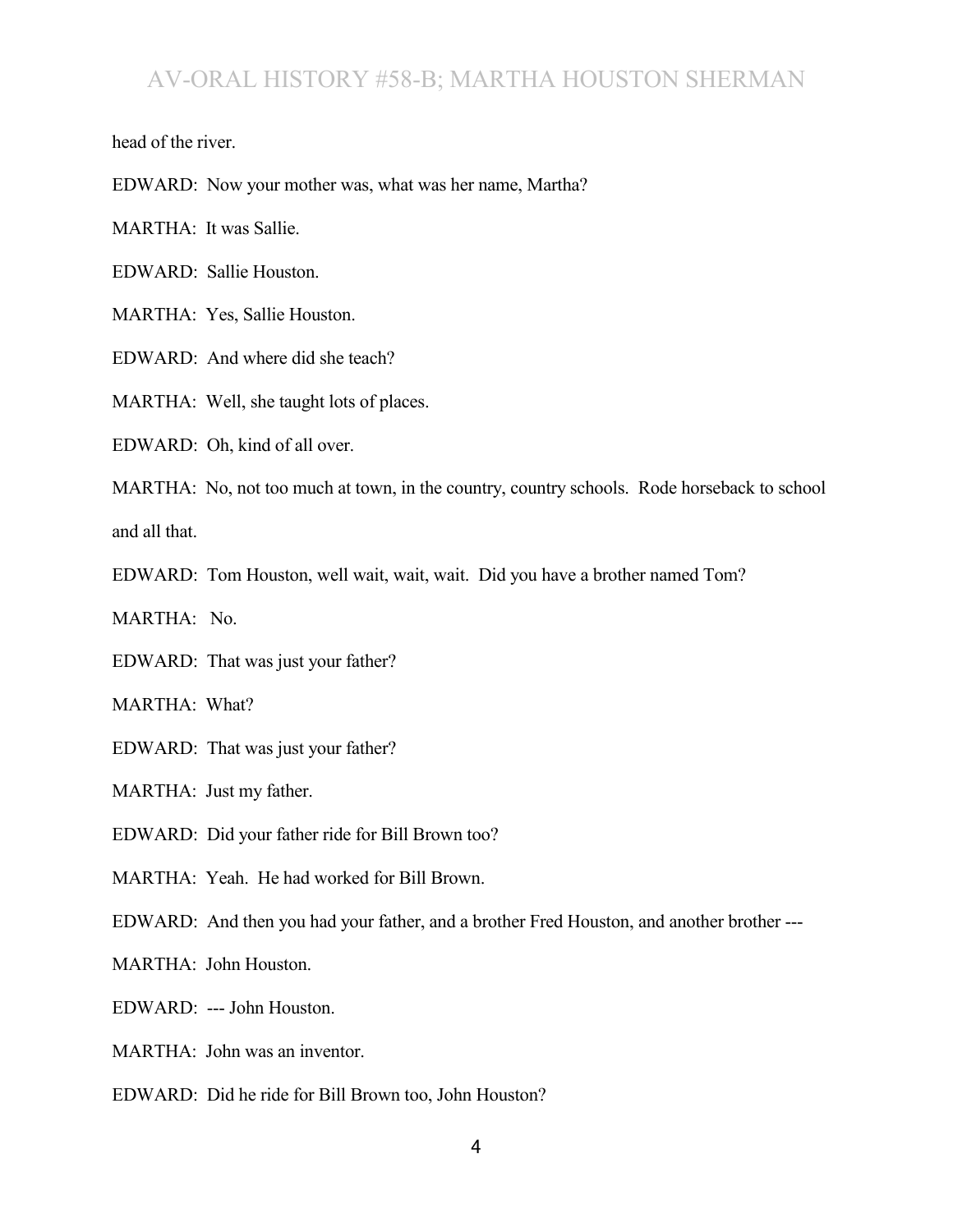MARTHA: No.

EDWARD: Oh he didn't?

MARTHA: No, he was a tall, tall gangly man, and he only lived to be in his 20's. He went down to

work on his inventions, and he got TB.

EDWARD: Did Fred Houston --- he broke horses for Bill Brown?

MARTHA: Yeah, some.

EDWARD: And where did he do that at, do you know?

MARTHA: Over toward Burns, and in that area, Hardin, and back towards Burns.

EDWARD: Glass Butte, around in there?

MARTHA: Yeah.

EDWARD: Oh, I see. Now Frank Houston was ---

MARTHA: Was a cousin.

EDWARD: --- a cousin. He worked for Bill Brown, and what did he do, do you remember Martha?

MARTHA: He was quite a buckaroo.

EDWARD: I heard he was one of the best.

MARTHA: Uh huh, he was. He was just quite a buckaroo. Frank and Sumner, and they were the older boys. And they were whole blood. But see my folks came in, they was --- Dad was out here and he went back and got, and took a bunch of horses. And he and Mother was married while he was there. So then he come out, well she came out.

EDWARD: From North Carolina?

MARTHA: Yeah.

EDWARD: Boy that must have been, they must have come out real early.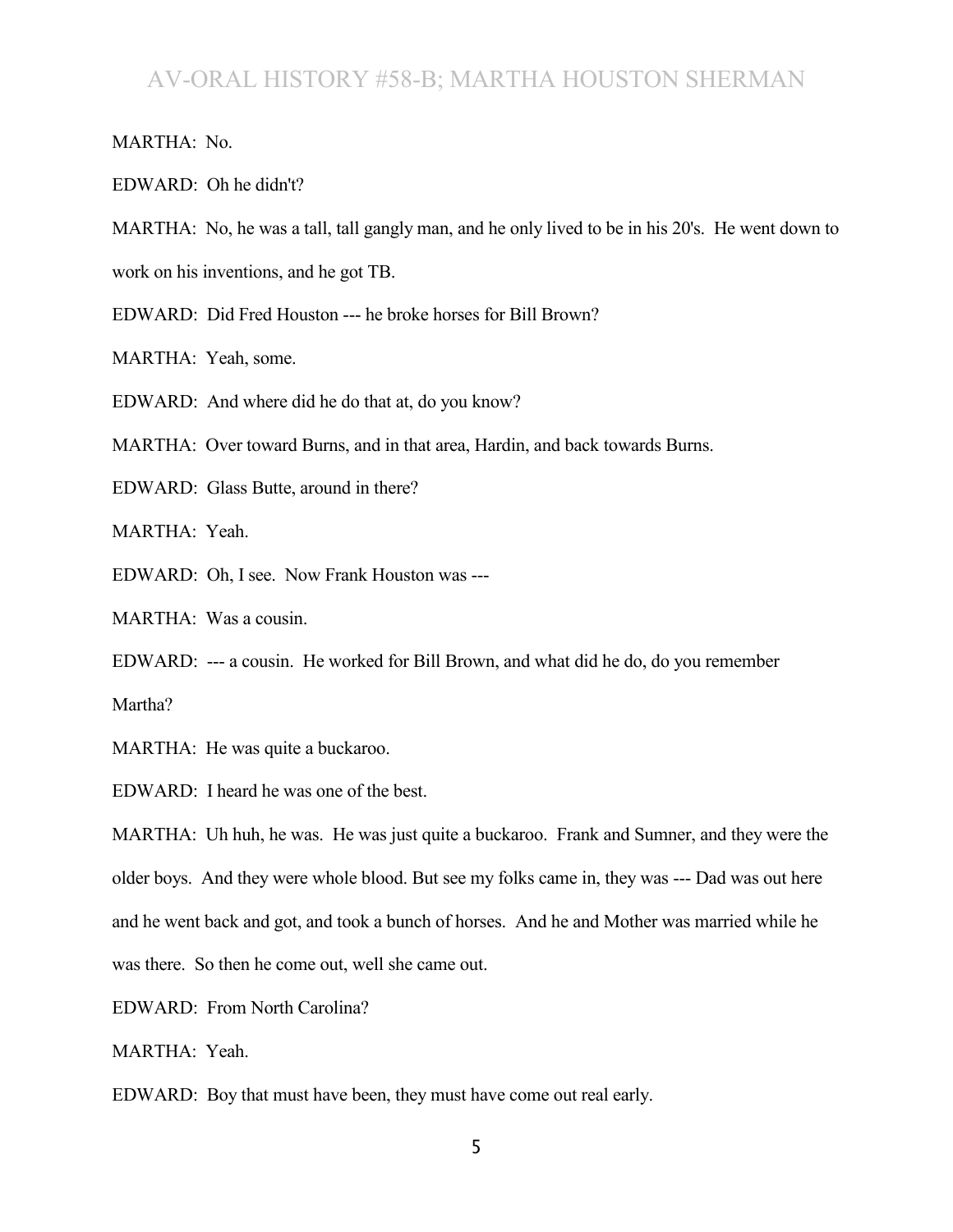MARTHA: Well yeah they did, in the 1800's.

EDWARD: Yeah 1880's, 1870's, probably, right?

MARTHA: Well probably around in that area. I wouldn't say it for definite, because I don't know.

EDWARD: But they were one of the earlier settlers.

MARTHA: Yeah. And that was, places were just settling then.

EDWARD: How did you guys live when you were young? Like you were 5 or 6 years old, you

didn't have a big house did you?

MARTHA: We had a house up at, oh ---

EDWARD: Maury Mountain?

MARTHA: It was, yes, I was born on Maury Mountain. So that dated that. And then it was all

settled just like, you know, just homestead size. And then they would stay there and sell when they

got where they could.

EDWARD: Yeah, when they proved up they'd sell out.

MARTHA: I didn't.

EDWARD: No.

MARTHA: I married my job and stayed with it. (Laughter)

EDWARD: Did Fred Houston; do you know how long he worked for Bill Brown?

MARTHA: No, I don't. His wife might know.

EDWARD: Blanche?

MARTHA: Yeah.

EDWARD: And she lives in Prineville?

MARTHA: Yeah.

EDWARD: But he must have worked with him a long time.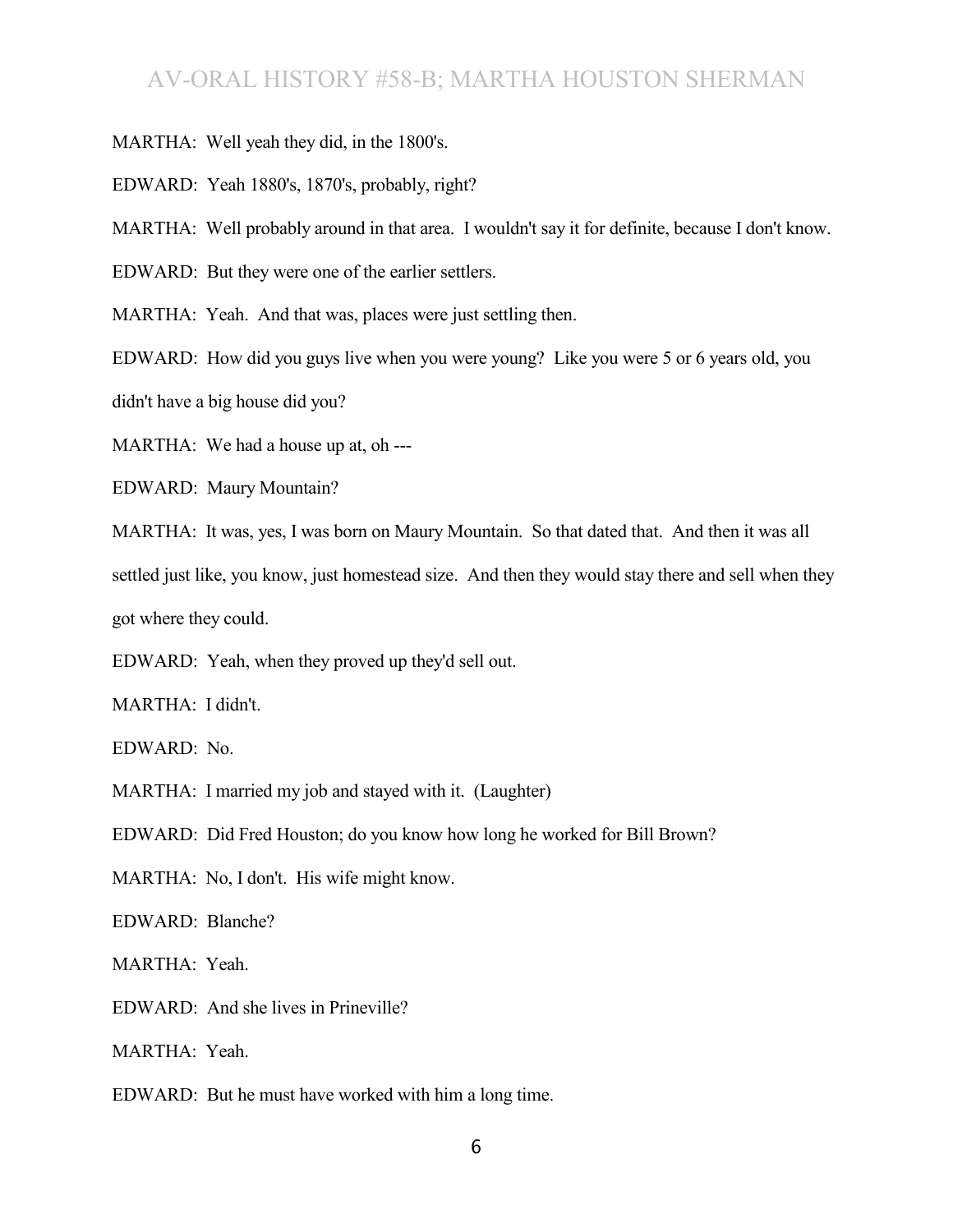MARTHA: He did. Then they were married while he was working, I think --- no, yes I think he was working for Bill Brown when they got married.

EDWARD: Did you ever go over to Bill Brown's Buck Creek Ranch house?

MARTHA: Yeah.

EDWARD: That two, big two story?

MARTHA: Yeah. I've been through it two or three times.

EDWARD: Was he there then, Martha?

MARTHA: I don't remember.

EDWARD: Was it ---

MARTHA: It was a nice big house.

EDWARD: Yeah. And it's still there.

MARTHA: And he had kind of a store, and he sold to the homesteaders.

EDWARD: Yeah. Was that store there then?

MARTHA: Well, when Fred was married?

EDWARD: When you went over to the Buck Creek Ranch.

MARTHA: Oh yes, it was the big house I wanted to see.

EDWARD: Was Bill Brown living there when you went ---?

MARTHA: He wasn't there at the time.

EDWARD: Yeah.

MARTHA: But he was a good man. He was a real good man, and he was good to people.

EDWARD: Did Fred ever mention anything about people stealing from him?

MARTHA: Oh yes. That was common!

EDWARD: I ---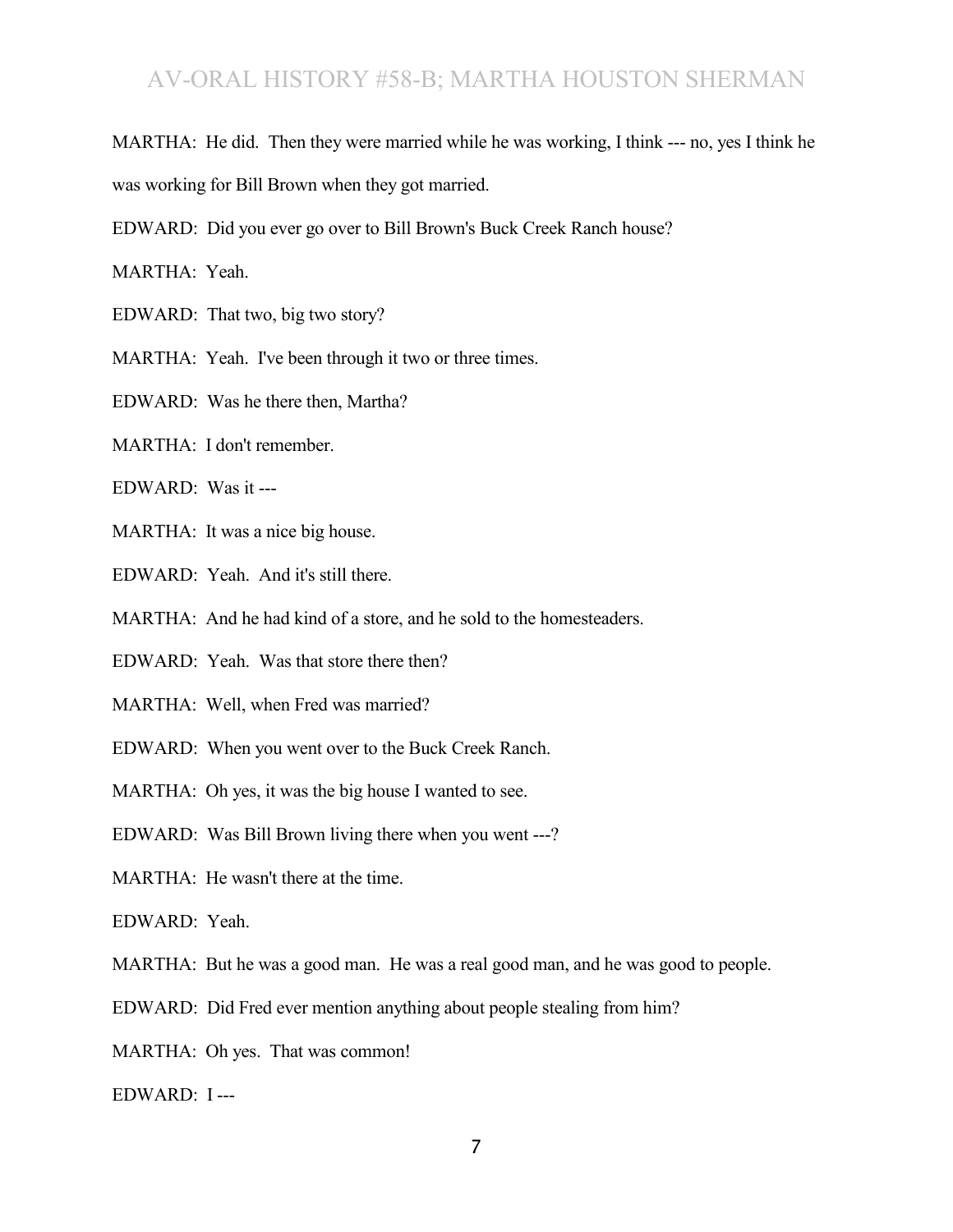MARTHA: Fred didn't steal.

EDWARD: No. None of the Houston's did.

MARTHA: No, they weren't stealers.

EDWARD: They didn't do that. Did they, did like Fred and Frank Houston, and Sumner and Thomas Houston, did they work all year for Bill Brown, or just part?

MARTHA: I think Dad just worked part, but I don't know. Mama taught school up there, and she rode horseback and took the little ones with her to ride, to go to school. I think John went to school.

EDWARD: Was schooling real important to the parents?

MARTHA: Yes, it was. Schooling was very, very important to the country, to get it settled.

EDWARD: You remember going to school, Martha?

MARTHA: Oh yes, I do. I can remember clear, that far back. I went to school at Powell Butte. EDWARD: Oh.

MARTHA: We had moved out of this country, and then we was down in the county.

EDWARD: Well, how did you end up meeting Calvin?

MARTHA: Oh, I don't know. Well, I do know. He was just in and out of town, and I knew who he was. But one night when I was going home from school he just got in step with me and walked me home. And then from then on we --- that was it!

EDWARD: That did it, huh?

MARTHA: Well, he decided to keep, wanted to put a woman on that lower ranch. And Lila had worked out there, and all of my people, and he knew me by that. So we was married, and that was it.

EDWARD: That was the end of it. What did your --- Lila and your, what did she cook for the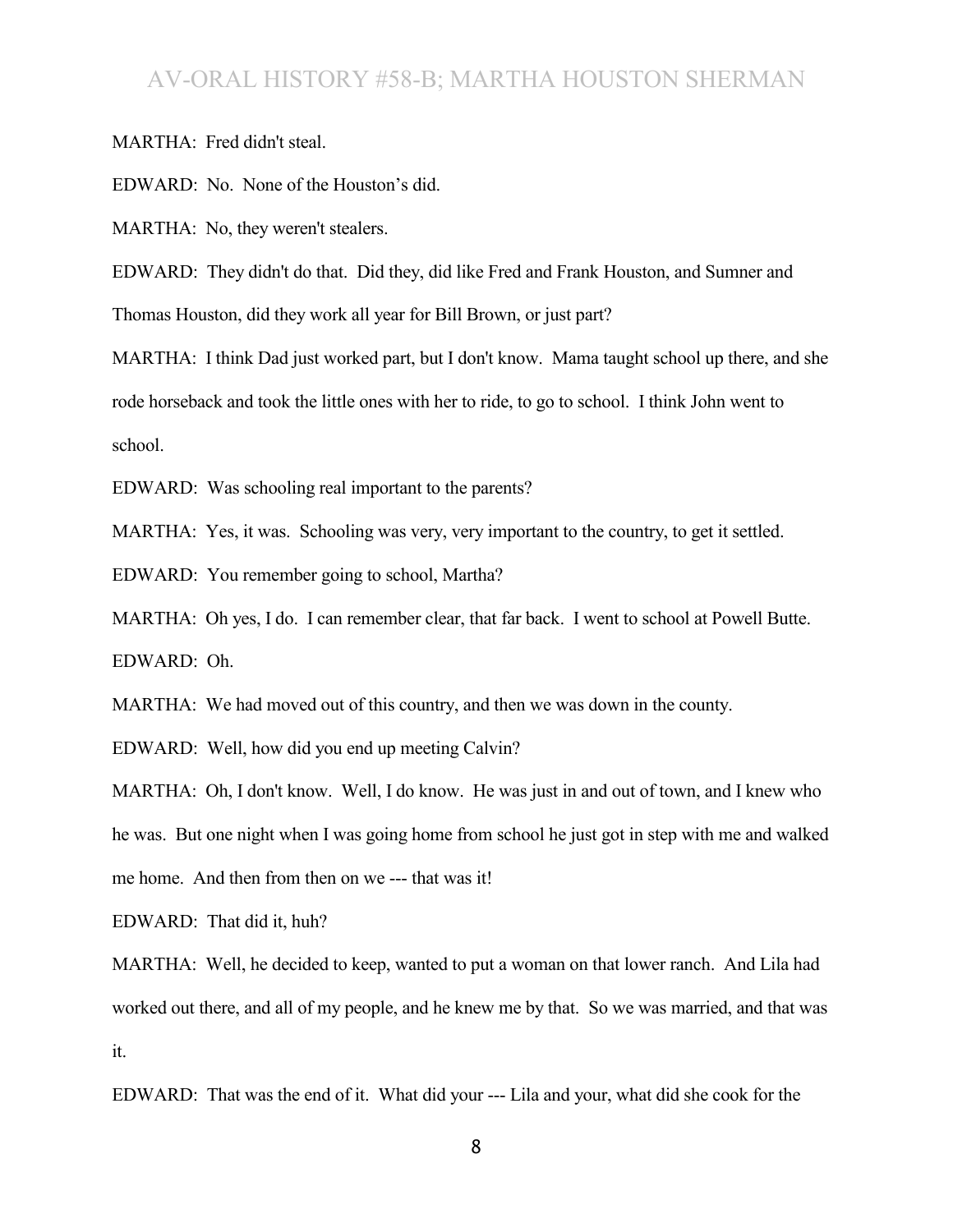cowboys, what did they eat?

MARTHA: Oh beans, and meat, and she was an awful good cook.

EDWARD: A lot of bread?

MARTHA: Yes, she made her bread. And they'd get food in, and they --- one day she got mad and

was going to go, leave, and so she said she didn't like what was going on or something. And

anyway, stayed all day and went back and went in to cook supper. (Laughter)

EDWARD: How many people would your sister have to cook for?

MARTHA: Oh, I don't know how many. But she had a lot of people to cook for. And before I

ever moved out, why before I was, ever knew Calvin really, I went up to this ---

EDWARD: Hardin?

MARTHA: No. It was on out at the Buttes. It was ---

EDWARD: Glass Buttes?

MARTHA: Yeah, it was out in that area.

EDWARD: Was it just, was there any cabin, or was it just out ---

MARTHA: Yes, there was a cabin.

EDWARD: Oh, there was?

MARTHA: There was a cabin there, and she cooked for them. And she was a good cook.

EDWARD: Where did the buckaroos stay, just in tents?

MARTHA: Yeah, tents. But there were little cabins too.

EDWARD: That was on Bill Brown's property?

MARTHA: That was when she was cooking for Bill Brown.

EDWARD: Did Lila; did she cook for Bill Brown's cowboys for a lot of years?

MARTHA: Oh, quite a while. I don't know how long.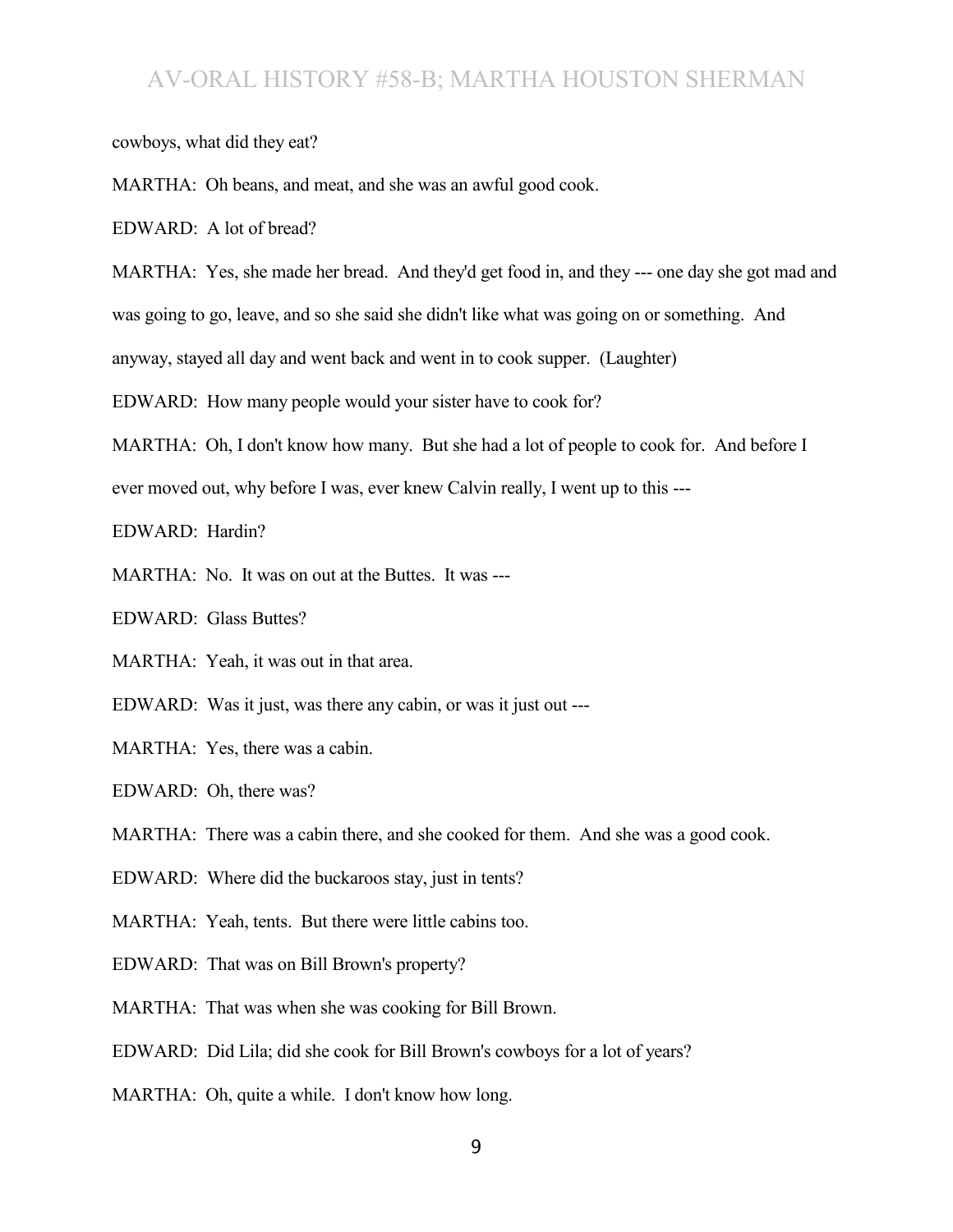EDWARD: Did she ever marry?

MARTHA: Oh yes, married Charlie Keith.

EDWARD: Charlie Keith, that's right.

MARTHA: Yes. And I just went to one of her boy's funeral not too awful many months ago.

EDWARD: How many --- did you, when you and Calvin were on the Lower Sherman Ranch, and

the Upper Sherman Ranch was at Williams Reservoir ---

MARTHA: Yeah.

EDWARD: --- did you ever cook for those ranch hands?

MARTHA: That's what I was there for.

EDWARD: That was it, huh?

MARTHA: That was it. We had an awful bad house at the upper place, and it was --- It was not a good house, is all. Is it on here?

EDWARD: I think so, I thought it was. I don't know. Oh yeah, but this isn't the real picture, you

can barely see it. Is that the one Alice Delore tore down?

MARTHA: I don't know if Alice tore it down or not. Did she tear ...

EDWARD: I think so.

MARTHA: Well, I wouldn't have blamed her.

EDWARD: I think she tore it down for firewood.

MARTHA: Well, probably she did. But see we built it --- finally we built a house up there.

EDWARD: Oh, oh.

MARTHA: And you saw that white house back in there?

EDWARD: Was it the, was it the stone one?

MARTHA: What?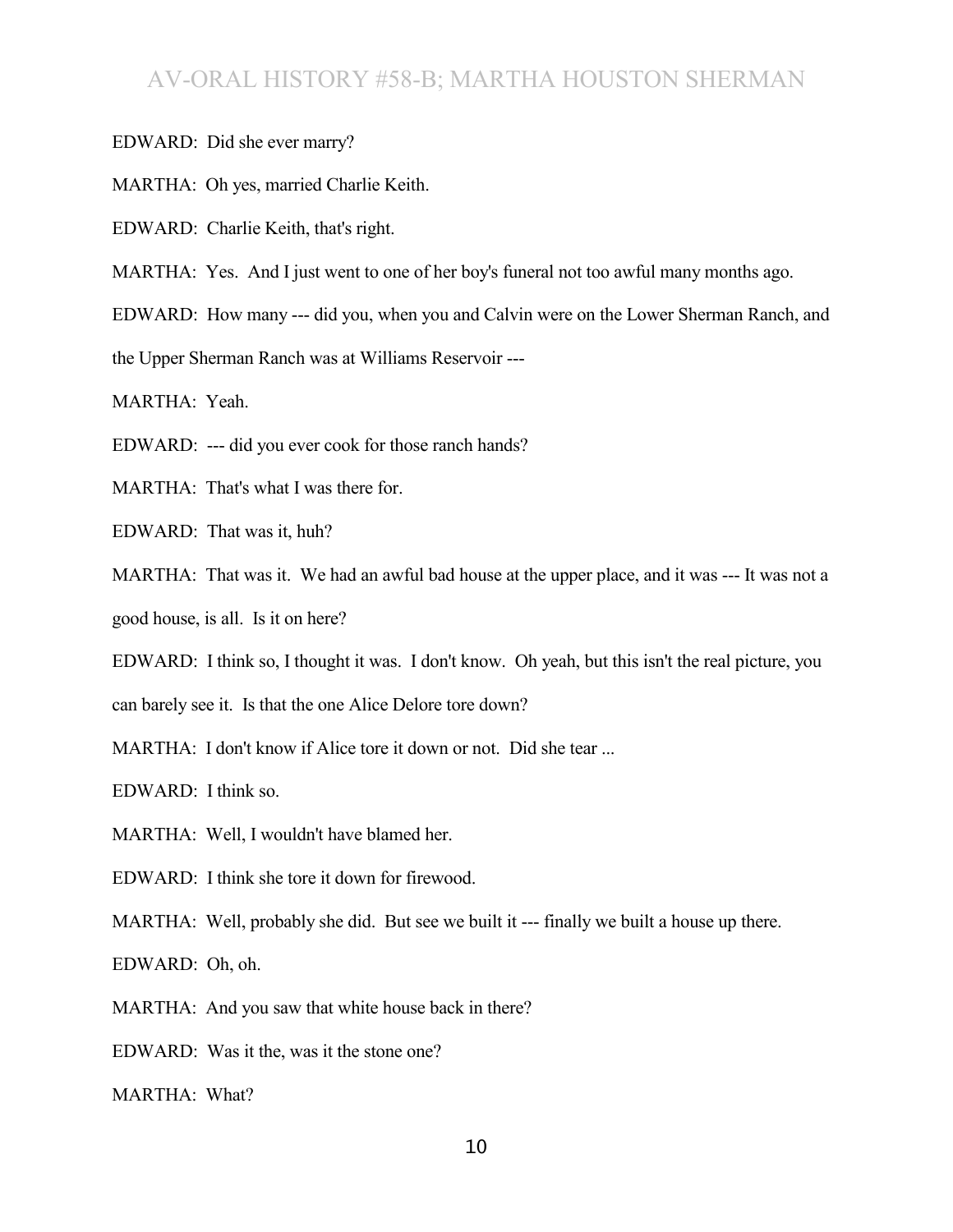EDWARD: Was it a wood house?

MARTHA: Yeah.

EDWARD: Yeah, I think ---

- MARTHA: No, I'll take it back, it was a, oh kind of stone.
- EDWARD: Block, cement block.

MARTHA: Block, uh huh.

EDWARD: Yeah, that's still there.

MARTHA: Yeah. And I cooked there too.

EDWARD: And that was the Upper Sherman Ranch?

MARTHA: That was the Upper Sherman Ranch.

EDWARD: Yeah, they still use that.

MARTHA: Yeah.

EDWARD: They have a generator, and Earl McConnell uses that.

MARTHA: Yeah.

EDWARD: But before that one you were in this old Williams' house.

MARTHA: Yes, in the old Williams' house.

EDWARD: Right.

MARTHA: And that was a doozy! But we was trying to put a ranch together that would be a valuable ranch, and we got it.

EDWARD: Yeah. Did you run, did Calvin and --- Well did the Sherman Ranch use the Upper

Sherman Ranch for winter range, or summer?

MARTHA: That was summer range.

EDWARD: All summer range.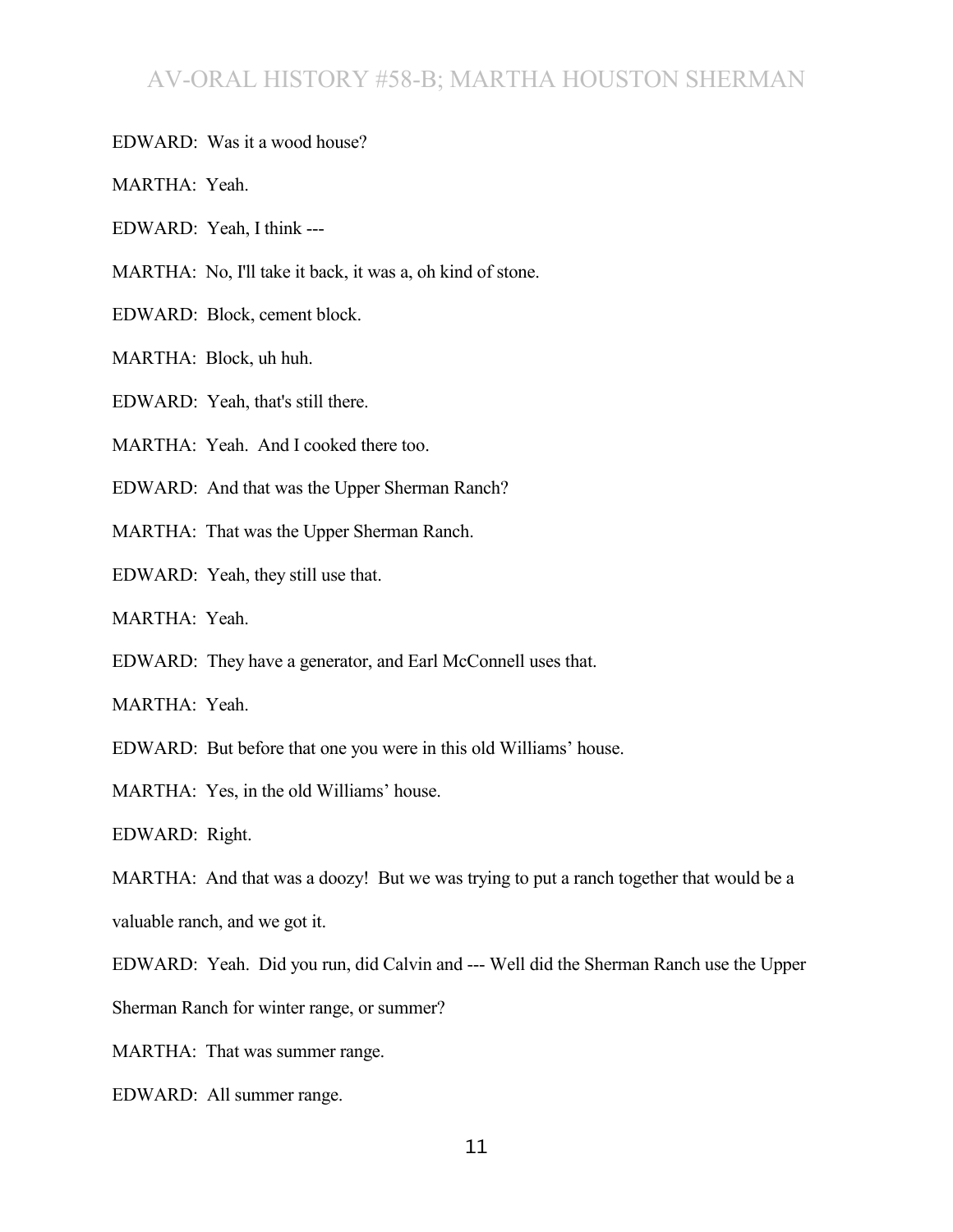MARTHA: And that went out, way into the timber. And we would go out and ride. One time I got into the yellow jackets, and the boys was going, and you just had to go when they went. And I was, my hands was swollen so I couldn't hardly bend them.

EDWARD: They'll chase you.

MARTHA: Well, they was there when I was --- I was intruding I guess.

EDWARD: Yeah, yeah, oh they get mean.

MARTHA: Yes. And we had the buckaroos out there, and the boys all just get their plate and go way out, to try to get out of the yellow jackets.

EDWARD: Yeah, they get all over your food, and all over.

MARTHA: Uh huh, oh yeah. Yep. And we got a --- And by the way Marva was real tiny, had a ... and she, one day we had a truck ... a fire truck there. Calvin was determined she was going to be a driver. And so he told her to get in the car and ... in that truck, and bring it to him. And she was so little, that she couldn't see ---

EDWARD: Over the ---

MARTHA: Oh, out over the steering wheel.

EDWARD: Yeah.

MARTHA: And she'd have to get up and look, and then go down and

--- It was, they took it down, she took it down to him.

EDWARD: She made it.

MARTHA: Huh?

EDWARD: She made it, huh?

MARTHA: Yeah.

EDWARD: It's a wonder she didn't go off down one of those hills down ---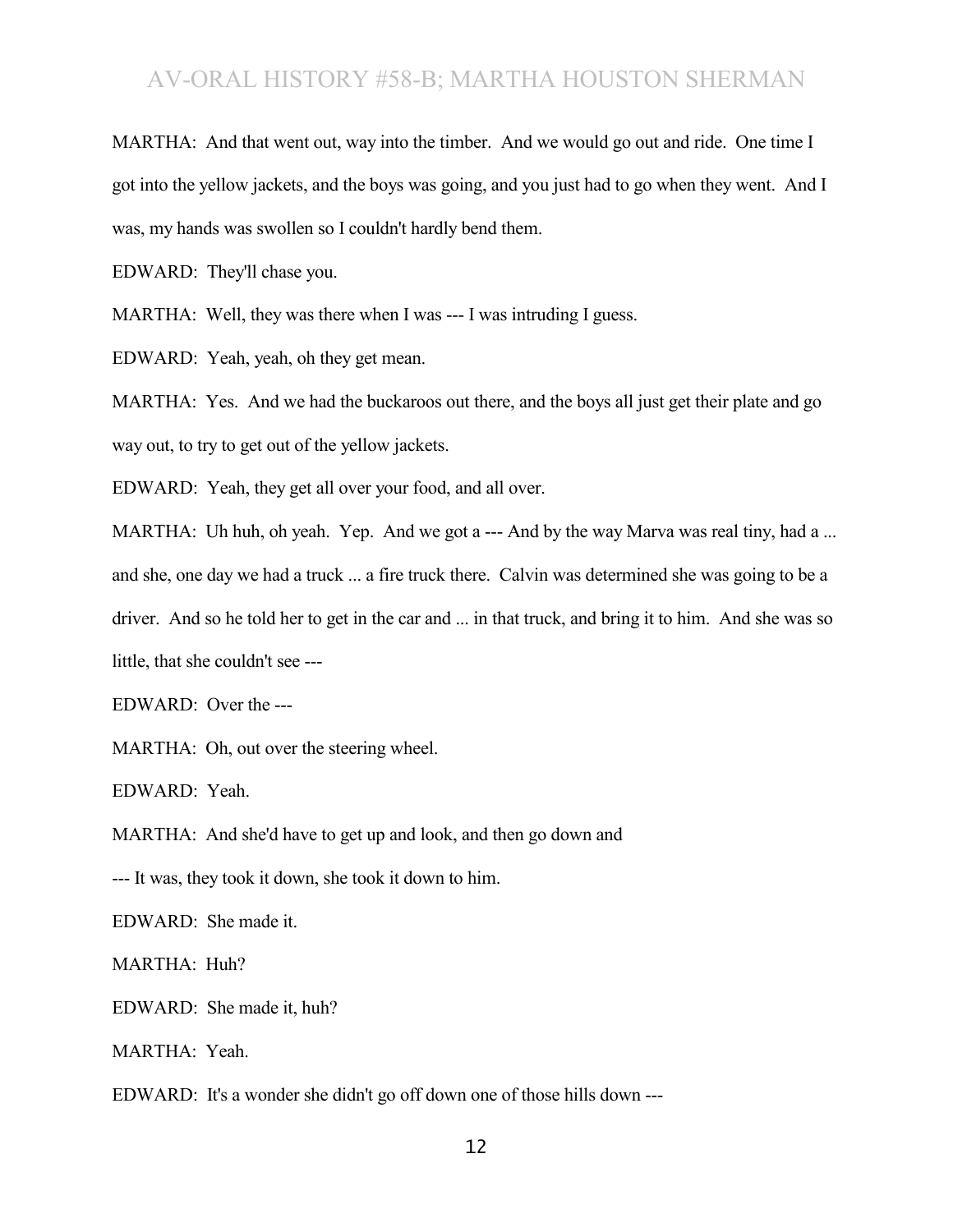MARTHA: Yeah. Well, but Daddy wanted the truck, and the truck went down. One time I was driving, and I didn't drive a lot because I had bad eyes. And so I missed --- well the stringers coming across the cattle guard, you know, I missed it just a little and I went down in the cattle guard.

EDWARD: Yeah.

MARTHA: She was a little ... but she says, "Daddy is not going to be very proud of your driving." (Laughter)

EDWARD: You never forgot that, did you?

MARTHA: No, that was the cutest thing. And we had a good, we had good men. Our men were real good.

EDWARD: Did you have people staying with you during the winter, cowboys?

MARTHA: Oh yeah.

EDWARD: Quite a few?

MARTHA: Well not too often, not during the ---

EDWARD: One or two?

MARTHA: --- oh, three or four.

EDWARD: Three or four.

MARTHA: At the lower place. And then after the children started to school, I stayed at the lower place in the winter.

EDWARD: Okay.

MARTHA: And we had a buckaroo place at there, just out of the timber where we gathered the cattle, and put them in there. And that was for all the people. So one day, why Marva was up there with the other boys and she was riding, and now mind you she was about, oh three or four years old,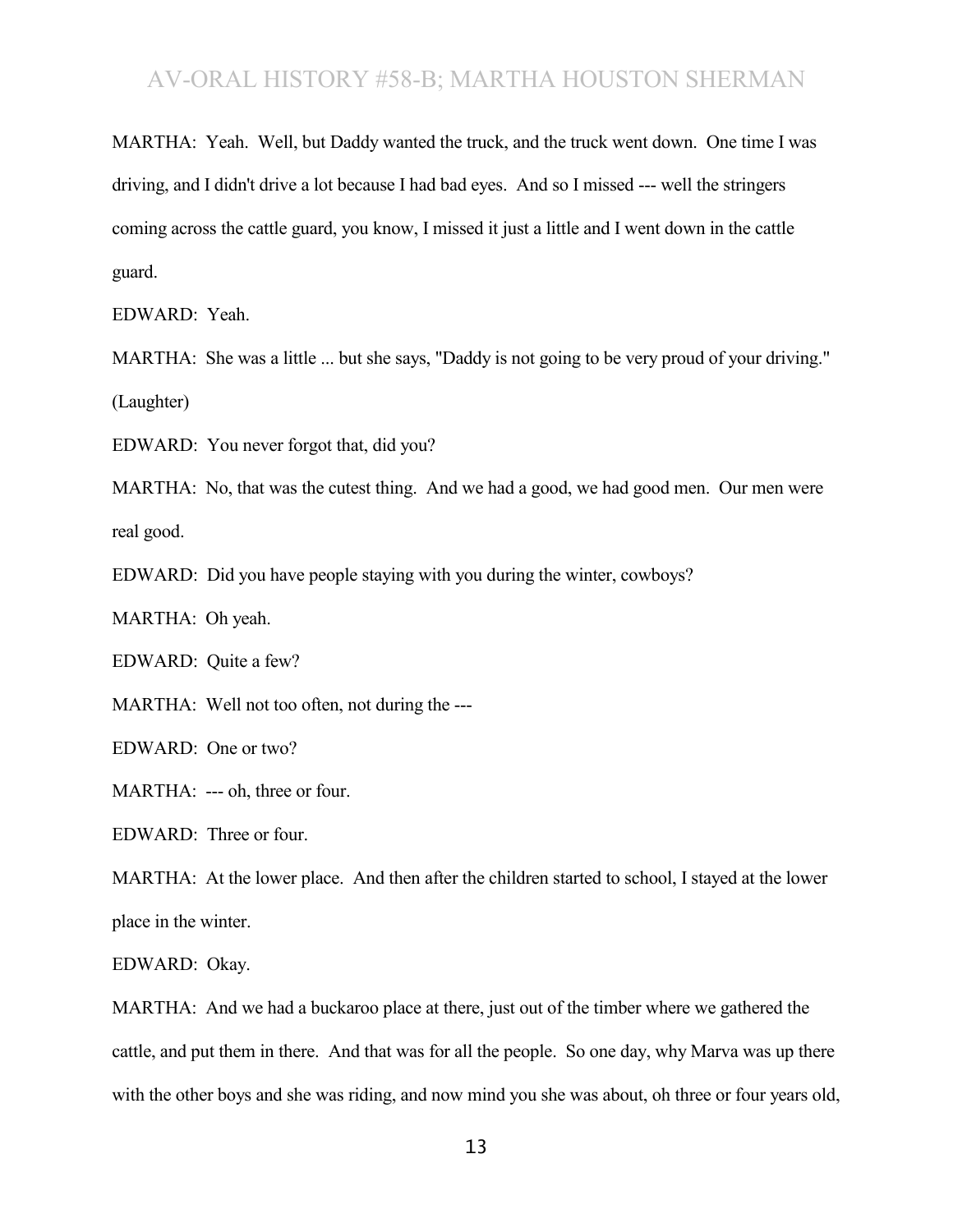just --- But she was riding. And so she got up out there, and the boys, the kids wanted to go to camp where I was a cooking. And so the bigger kids said they were going to go. And Marva said, "I'm going too." And our foreman just lit out as hard as he could fly, trying to get to where there was a real sharp curve. And she was riding a ... He just knew that that kid would be dumped there. Well he said, "Well Martha when I got there, she was just whipping the horse to make it go faster." She was in the lead, that was the whole deal. She knew she could outrun them, and she took it on. EDWARD: She had a lot of guts.

MARTHA: She had a lot of what it took to run a ranch.

EDWARD: I bet you she might miss that, huh?

MARTHA: She was good with a horse.

EDWARD: Yeah.

MARTHA: Just real good.

EDWARD: Does Marva have any horses now?

MARTHA: No, they don't have any.

EDWARD: Huh. What can you tell me about, you remember Merritt Peacock?

MARTHA: Yeah.

EDWARD: That was Alice ---

MARTHA: Yeah, and he was killed there.

EDWARD: Yeah, he was shot.

MARTHA: Shot, killed.

EDWARD: Shot by that Darrell Walker.

MARTHA: Yeah.

EDWARD: Do you remember Darrell Walker?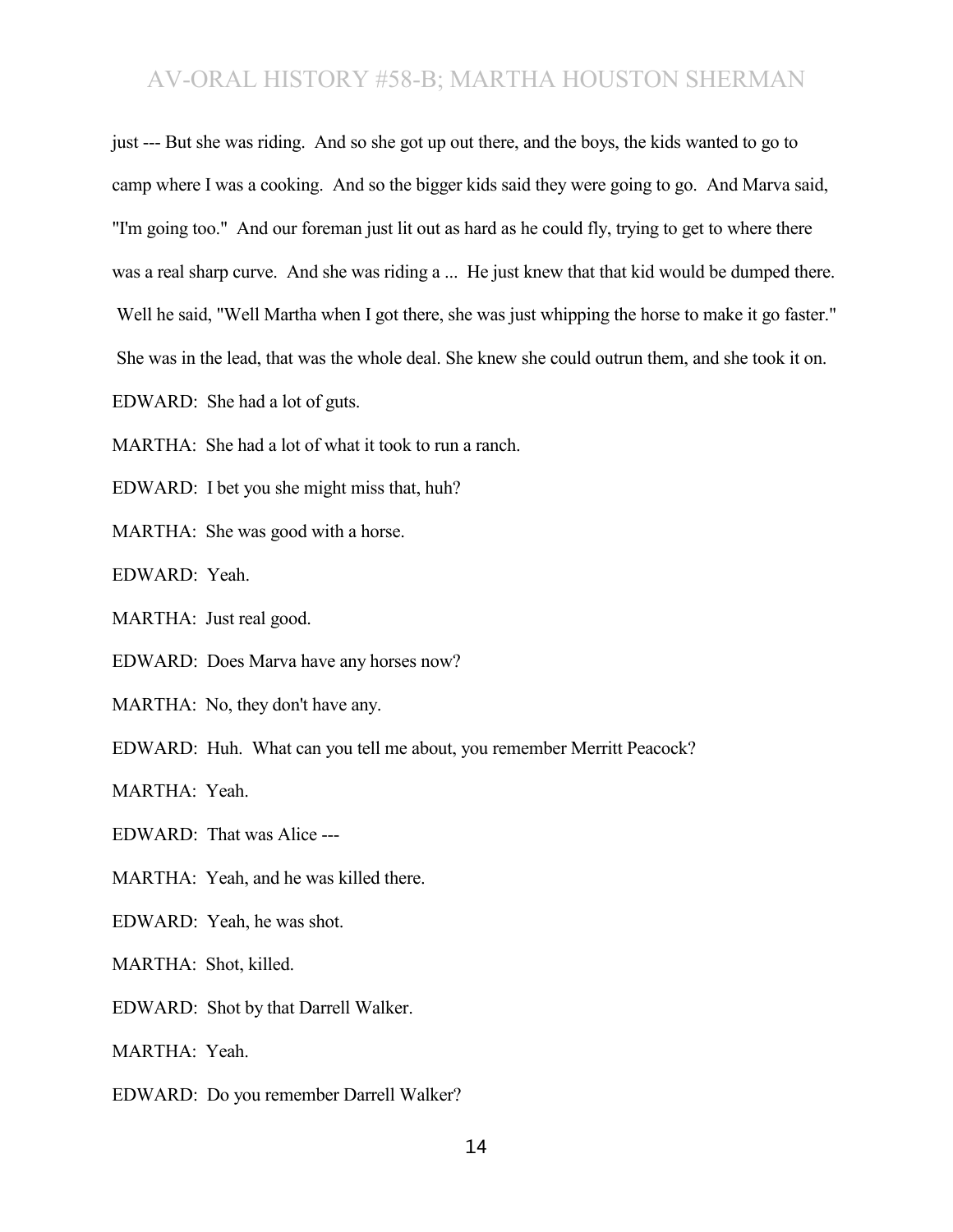#### MARTHA: Yep.

EDWARD: He was only 18 or 19 years old, I think.

MARTHA: Well, he wasn't any older than that.

EDWARD: No. What kind of kid was he, Martha?

MARTHA: Well, they took him out to school, and all that, his dad did. So that was good. And he

enjoyed life, but I think that probably --- in their conversation, that Alice must have mentioned

something about him, you know, that wasn't going good, and so he just shot him.

EDWARD: Huh. Yeah, he was at a sheep camp.

MARTHA: Yeah, at Mills sheep.

EDWARD: Yeah, Mills sheep camp.

MARTHA: Yeah, their...

EDWARD: Which is now on the Grindstone Ranch.

MARTHA: Yeah.

EDWARD: What about --- now the Walkers had a homestead up there, didn't they?

MARTHA: Walkers?

EDWARD: Yeah.

MARTHA: Yeah, Darrell Walker.

EDWARD: Darrell Walker, I think his parents had a homestead next to Alice.

MARTHA: Yeah, I think so.

EDWARD: I don't think there is anything left though.

MARTHA: Oh, well ---

EDWARD: There might be.

MARTHA: Actually there isn't. There wasn't when we were out there, some of it --- Their land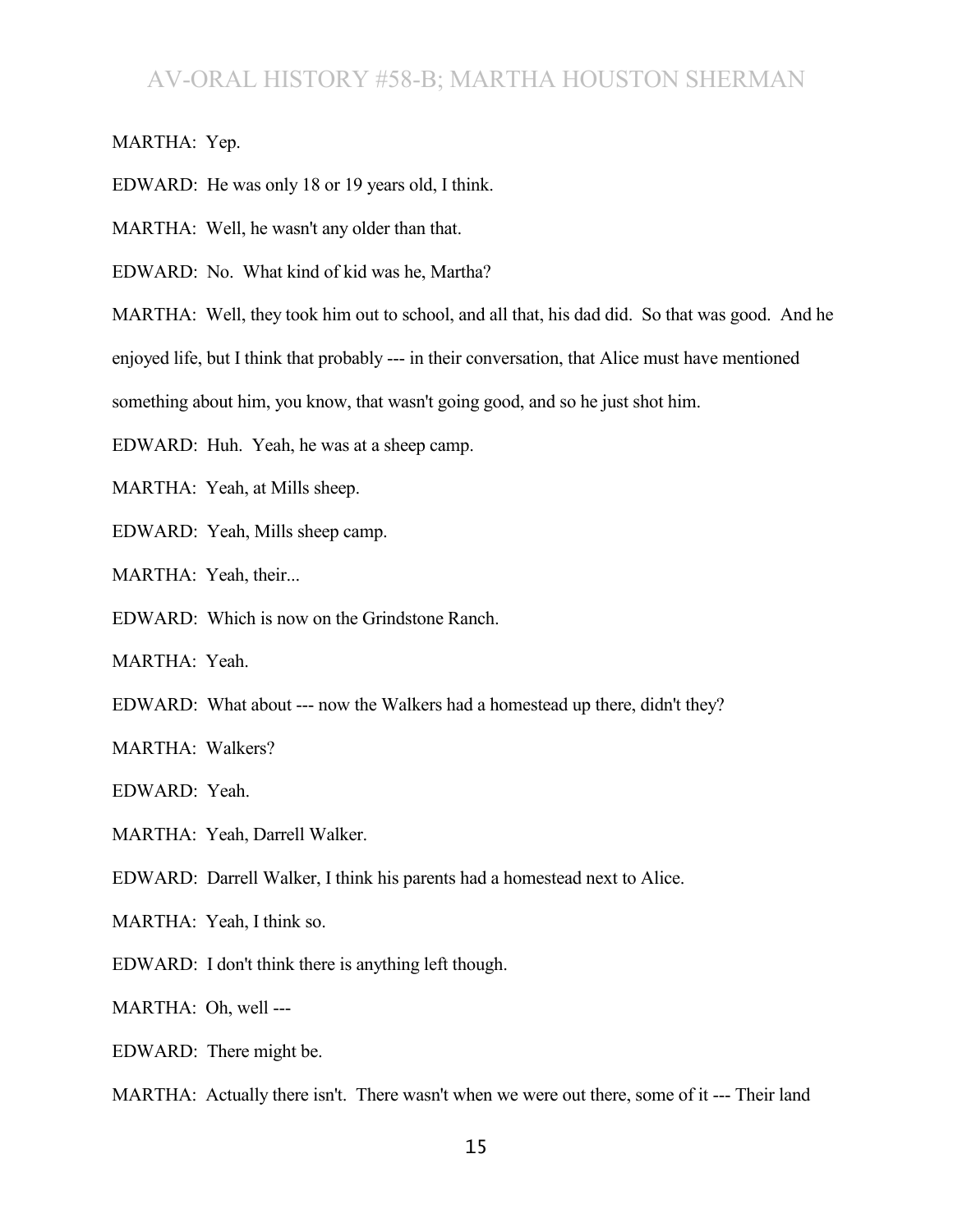wasn't valuable.

EDWARD: Was it too high in desert?

MARTHA: Yeah.

EDWARD: That is pretty high country.

MARTHA: Yes, and the hunters would go up there and hunt around in that area.

EDWARD: Do you know Alice still lives in that house by herself?

MARTHA: Yeah. Yes, and I don't know why she stays there.

EDWARD: I don't know.

MARTHA: I wrote and asked her one time to come and live with me. We could have lived in my

little house ... So I --- Calvin was gone, and I thought if Alice would come we could make it.

EDWARD: She doesn't --- she wants to stay there. I talked to her last summer, and she doesn't like

all the people, and all the cars, and she just likes it by herself up there.

MARTHA: Yeah.

EDWARD: And her spring went dry.

MARTHA: Her spring went dry? What did she do?

EDWARD: I don't know.

MARTHA: We can sympathize with her...

EDWARD: Yeah, your well went dry. What about Ike Mills, what did, did you ever hear anything about Ike Mills?

MARTHA: We liked Ike.

EDWARD: Was he a pretty tough guy?

MARTHA: He was at one time, I think.

EDWARD: Oh, one time.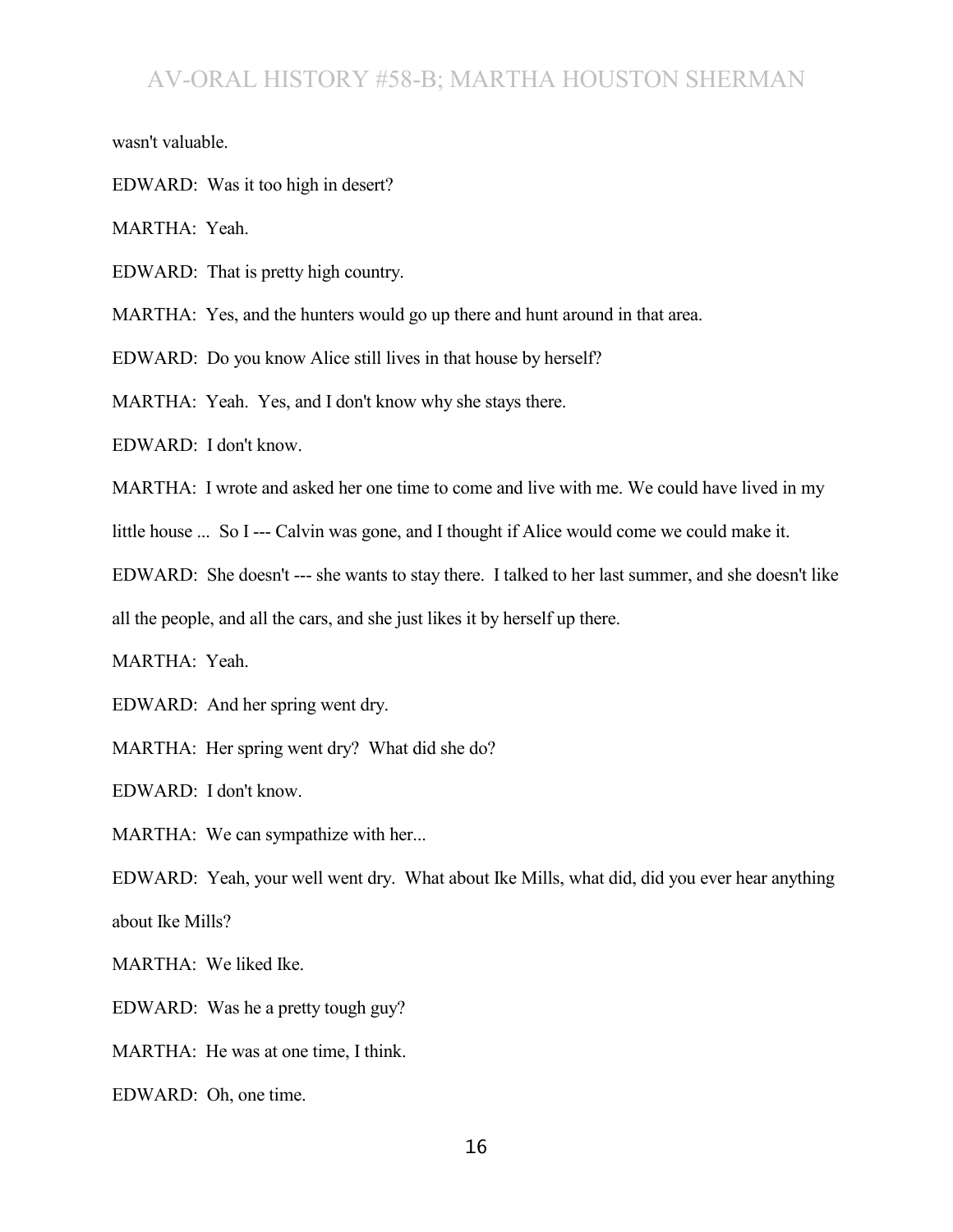MARTHA: I think he shot a man.

EDWARD: Yeah.

MARTHA: But I got a kick out of it, Marva was there, she was --- I took her right out with me in the buckaroo ...

EDWARD: You took Marva out in the buckaroo camps.

MARTHA: And Roy too when, until he got in school. Anyway, I had Marva there, and he was teasing her.

EDWARD: Ike Mills was teasing her?

MARTHA: Yeah. And so she went and got her, him some cookies. We'd take cookies out for ...

So Ike said, "Well now that you give me some of your cookies, I'm going to give you some of my

money." And he did, he shoveled out some money to her. They all thought a lot of Marva. She

was a, kind of an easygoing child. We went to Mills Ranch quite a bit.

EDWARD: That's, the Mills Ranch, the Upper Mills Ranch is still standing.

MARTHA: Yeah.

EDWARD: There is not much left, but it is still standing.

MARTHA: Yes.

EDWARD: What's your thoughts, Martha, now you lived that life, and the Houston's all lived that tough life up there taking care of cattle, and so forth. And a couple of Houston's died from diphtheria ---

MARTHA: Yes, a couple cousins of mine.

EDWARD: Cousins, Arthur and ---

MARTHA: Edelem and Arthur.

EDWARD: Edelem, yeah. And they're in my book, my second book too.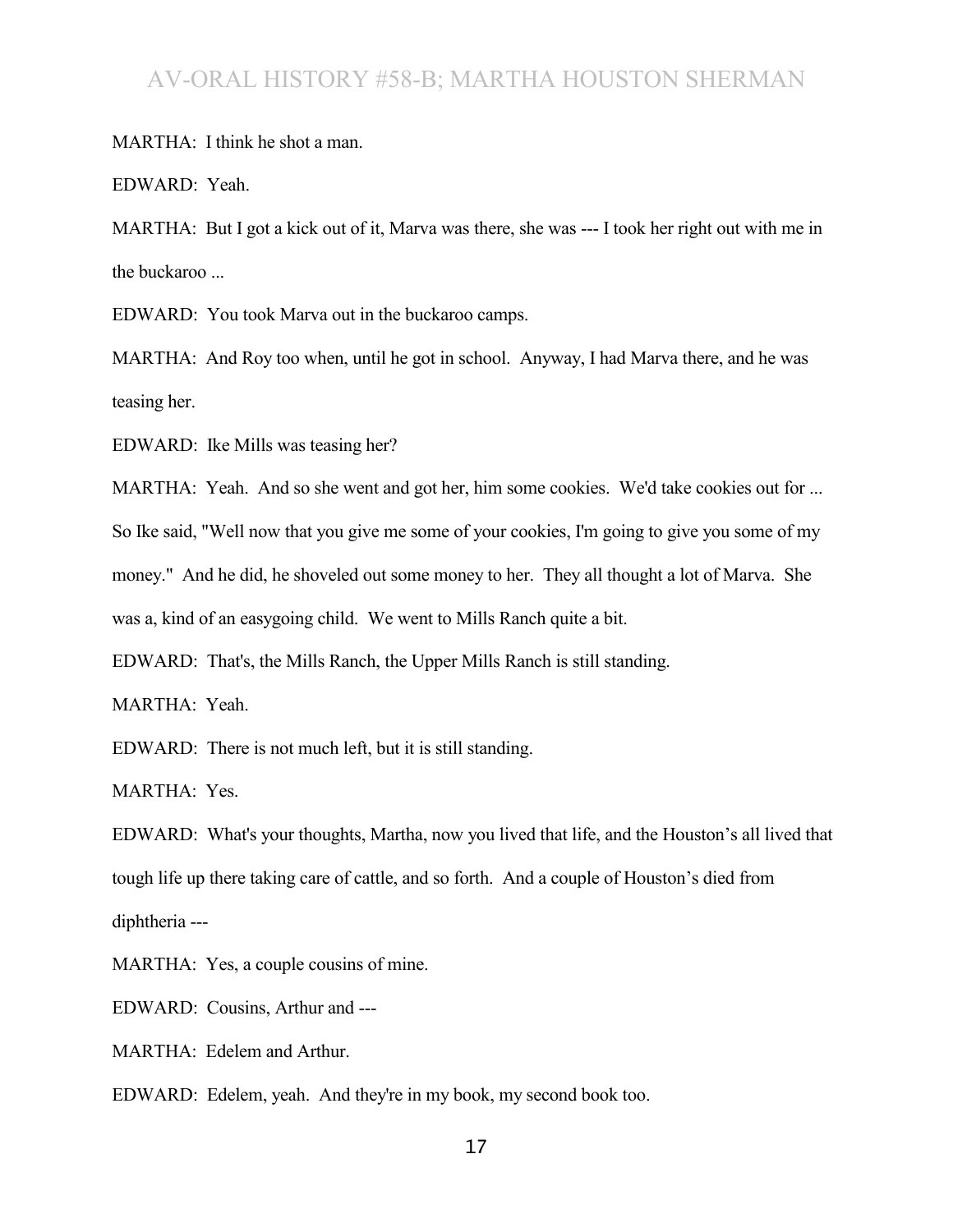#### MARTHA: Oh yeah?

EDWARD: Yeah, I got a letter from Van Houston in there explaining that. But what are your thoughts on the --- the sheep men versus the cattlemen.

MARTHA: I think that there is room in the world for all.

EDWARD: Why were they always fighting amongst one another?

MARTHA: The range. The range --- now my folks, as far as I know, never were in one of those battles.

EDWARD: I don't think so.

MARTHA: I never heard of it. My dad liked the people, and he liked the animals.

EDWARD: Cattle or sheep?

MARTHA: Yes. He was just as much a sheep man as he was a cattleman.

EDWARD: Yeah.

MARTHA: And then he bought in out at Powell Butte. So I've got my leg broke the first day of school, the first or second. Anyway, why I'll never forget that old teacher. He had me down --- took my sister Lila and Alice McNeal was trying to make me walk. And I had broke it! EDWARD: Did you fall off a horse?

MARTHA: No, it was his daughter, they had come by our house and brought us kids to school, the teacher had. And so his daughter was going to hand me out to Lila, I was little.

EDWARD: Oh, little.

MARTHA: Yeah, I was just a little --- I was just barely 6. And so in the shuffle my foot got down between the brake rod and they took me over and it broke my leg. And we had to stay there, the teacher made us stay until afternoon.

EDWARD: What, with your broken leg?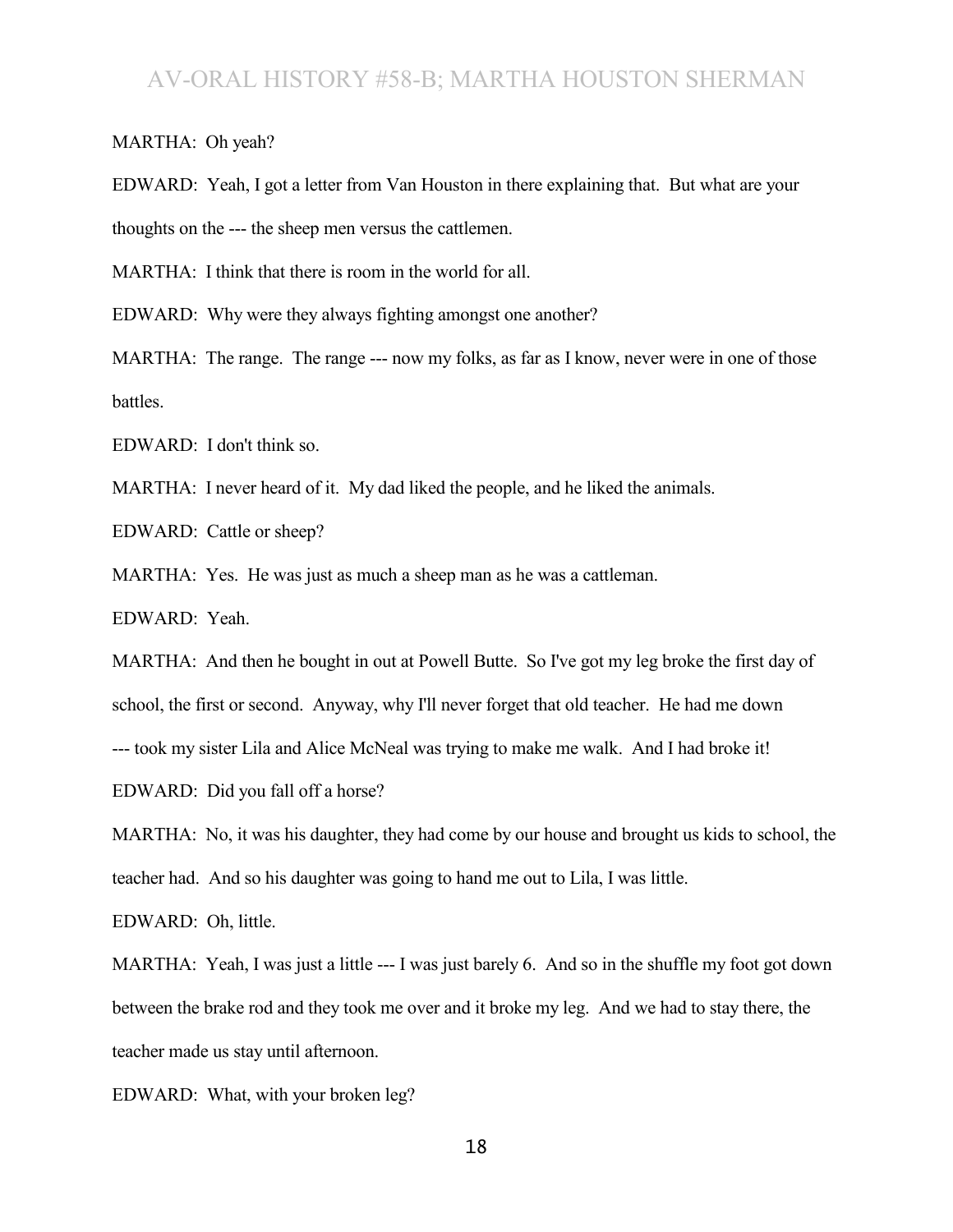MARTHA: Yeah. I don't imagine the kids done much studying; I bet you I was a bawling. EDWARD: Yeah.

MARTHA: And when he handed me out to my mother --- Mother said

--- or he said to Mother, "Some kids can't stand a pin scratch." And Mother said, "Well her leg is broke," she felt it. See later on Mom ... So then they had to send down, Fred --- Fred went down. EDWARD: Fred Houston.

MARTHA: Uh huh. Went down and got my dad. And my dad come and went, and phoned for a doctor. So he was, it took quite a few hours. And so ... but they had to go over to a neighbor to a phone.

EDWARD: They had a phone though. That was at Powell Butte?

MARTHA: Yeah. So that's how that got done. And I --- my sister, she was a sweet little thing. And so when the doctor came out, when he come out to see me, he'd always bring me gum and stuff like that. She was only 2, but she saw that she was missing out. She went and got a stick and took it to Dad and told him to break her leg too. (Laughter)

EDWARD: So she could get candy?

MARTHA: Yeah.

EDWARD: Yeah. Well, I know that the Houston's, because there was so many of them ---

MARTHA: Yeah, Uncle Charlie's family, I don't know how many there was. There was an awful big family. And there was six of us.

EDWARD: Yeah, but they had a bigger family, I think, Charlie.

MARTHA: Yeah. Huh?

EDWARD: I think Charlie Houston had a bigger family than that.

MARTHA: Oh yes. Oh yes.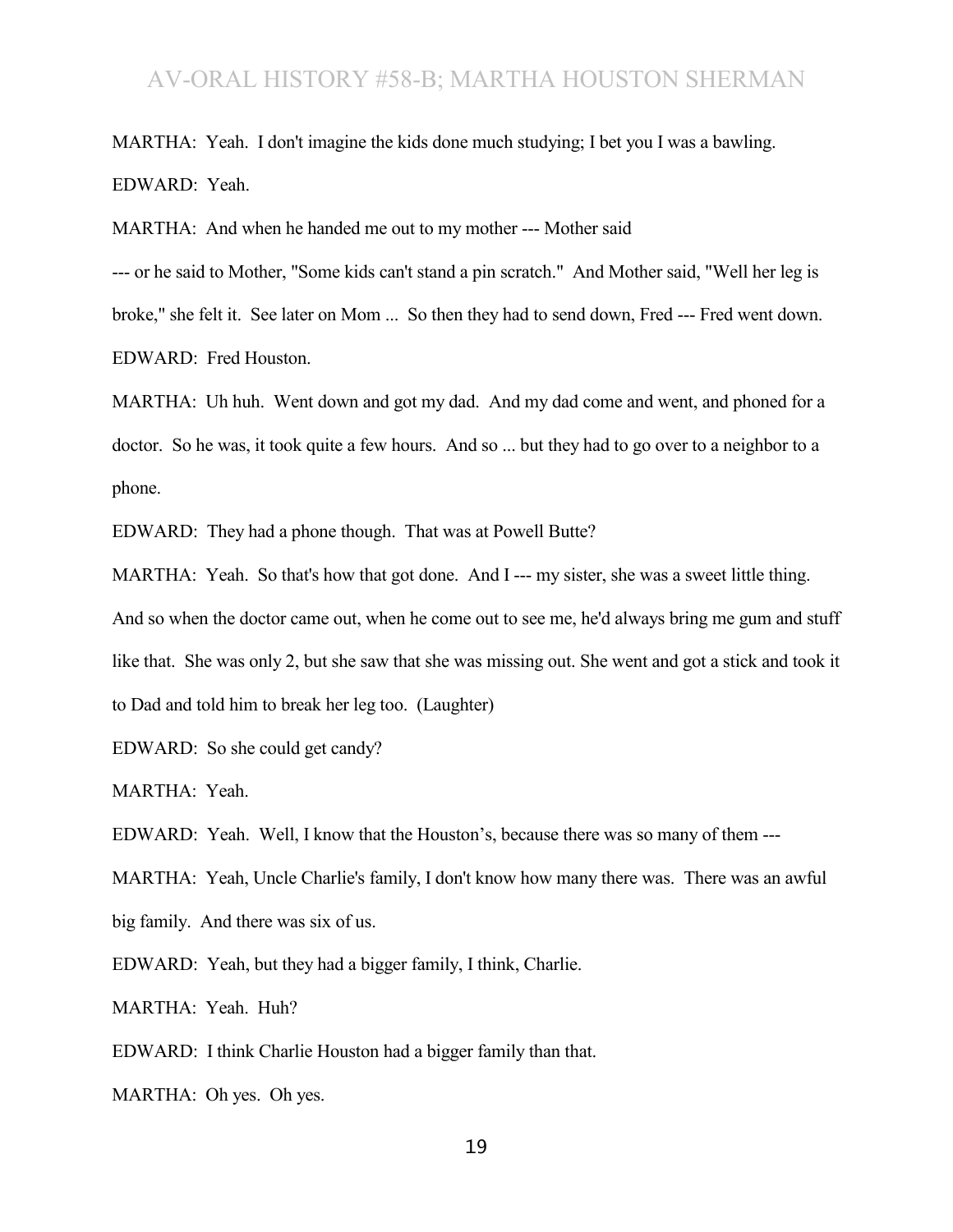EDWARD: Did you ever hear while you were up there, and seen some of the old folks, and talked to them about any sheep herders being killed over there in your country, like on Grindstone Creek, or

---

MARTHA: Yeah, I do it. It was --- I think that's where probably that Mr. Mills got into it.

EDWARD: Do you remember where Grindstone Rim is, Martha?

MARTHA: Yeah, pretty much.

EDWARD: Way up, way up there. And the creek goes down to the bottom down there. Did you ever hear of anybody running sheep off Grindstone Rim?

MARTHA: They tried to run some sheep off.

EDWARD: You heard of the ---

MARTHA: What?

EDWARD: You heard of the Izee Sheep Shooters and all those guys, didn't you?

MARTHA: Yeah, I've heard of it.

EDWARD: Yeah. I wonder ---

MARTHA: The Izee was quite a ways from us.

EDWARD: Yeah, yeah. Even how the bird flies it's quite a ways. And the Paulina Sheep Shooters?

MARTHA: Well now I don't know about the Paulina Sheep Shooters. But that could have been where Mills was, I don't know.

EDWARD: Congleton?

MARTHA: No, it was sheep --- Mills was a sheep man.

EDWARD: Yeah. Did he have cattle too?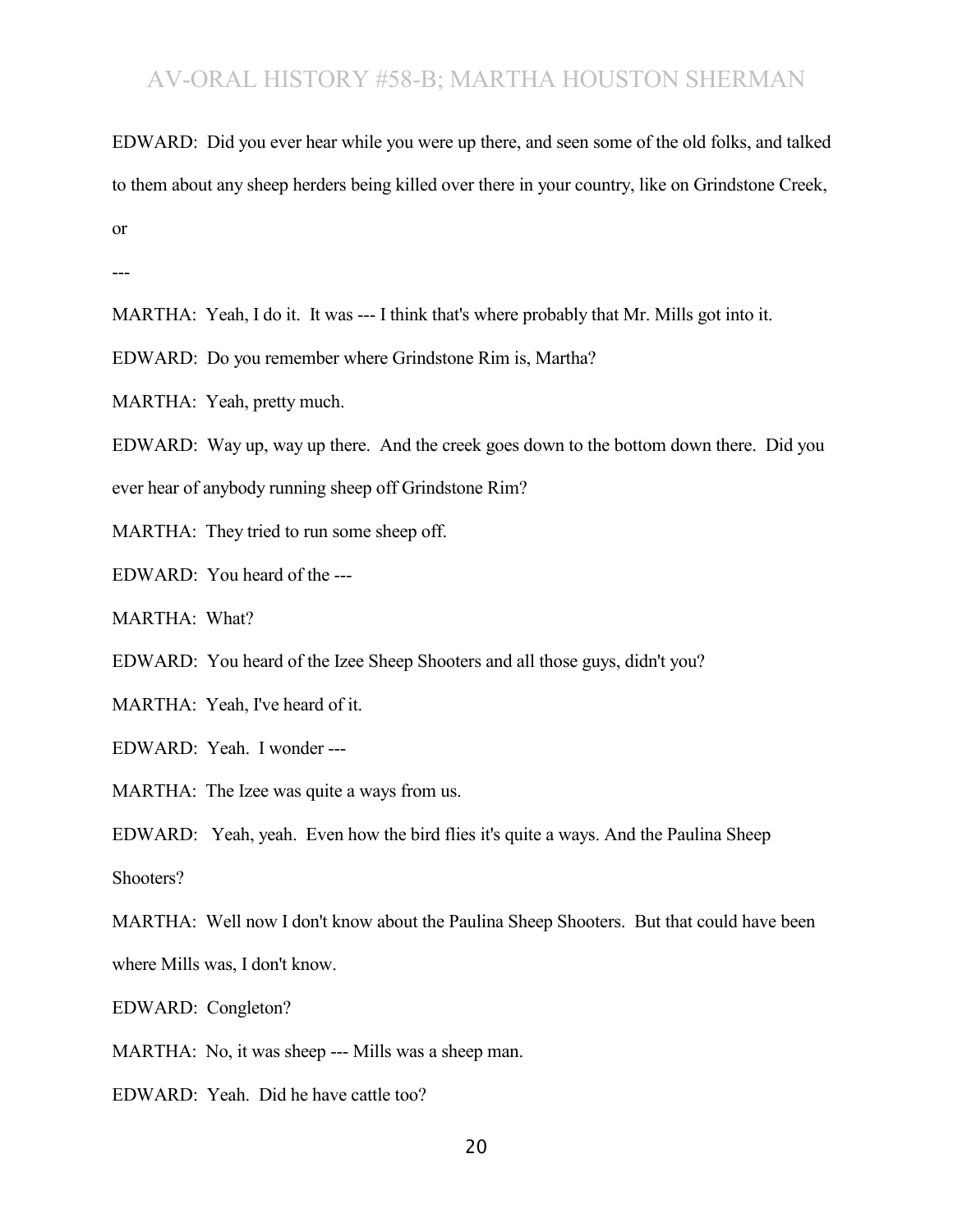MARTHA: Yes.

EDWARD: Both.

MARTHA: Yes. He and the rest of us all camped together, and all rode together. And we'd go and set up a camp, and I'd stay in camp and cook.

EDWARD: Did you ride to camp by horse and have to bring everything in by horse?

MARTHA: No, no. We always managed to get a wagon in.

EDWARD: A wagon, okay. Brought everything in on a wagon?

MARTHA: Yeah. And then we had a, had all the things like that. And oh, it was sheep in camp, the cattle camp that I was in.

EDWARD: Which do you like best, cattle or sheep?

MARTHA: I preferred cattle. But that was just my preference.

EDWARD: Did they have to take --- how did you guys sell cattle from the Sherman Ranch? Did people come and pick them up, or ---

MARTHA: Well, I'll tell you how we got rid of the 100 head, just before we was, we sold out.

Some people come in and they hauled them right out through, by the kitchen. No, that was Gus.

EDWARD: On a truck?

MARTHA: Yep, they trucked them out.

EDWARD: Oh, they put them on a truck.

MARTHA: Yeah. And they went over the Idaho line, and they couldn't do much with them. So we just dropped it.

EDWARD: Oh, they stole them!

MARTHA: Yeah.

EDWARD: Oh, okay, I see.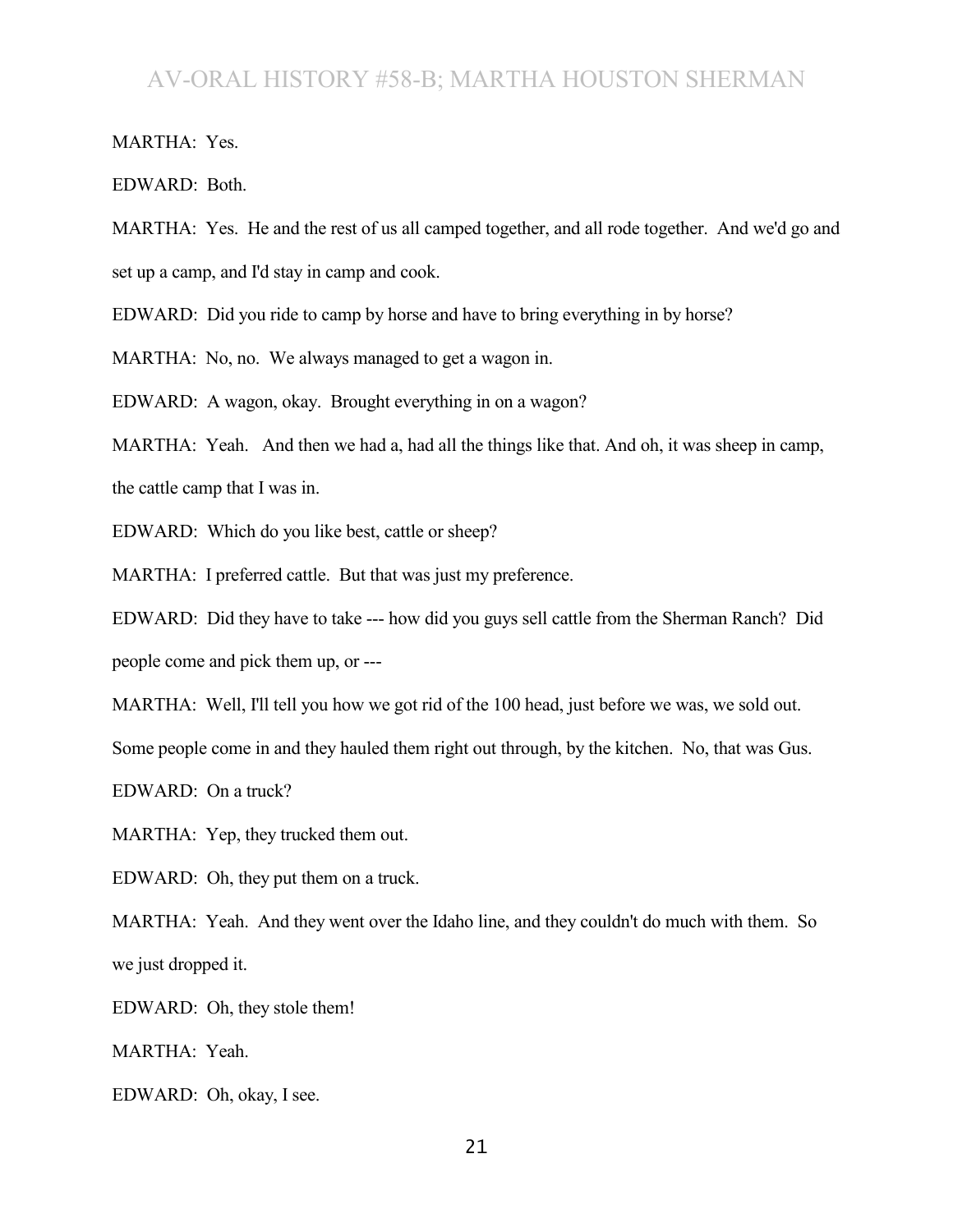MARTHA: They stole them and hauled them --- well you know how that road comes down there? EDWARD: Yeah, yeah.

MARTHA: And right around the house and on out. And they went into Idaho.

EDWARD: And you and Calvin are going --- there goes your cattle right out.

MARTHA: Yeah. Well, we had several hundred head. But then the fellows from the Mills Ranch come over and wanted to buy us out, and we just sold.

EDWARD: Just sold the whole thing?

MARTHA: Yeah, just sold it. And Calvin didn't want me to take anything at all. But I said, that don't count. Well, hi ...

MAN: Hello Grandma.

MARTHA: But that didn't count with the --- You know, we'd take furniture and all that.

EDWARD: Yeah, oh yeah.

MARTHA: So I got in there, and I hunted around and we took out a load.

EDWARD: Who did you guys sell to anyway, Martha?

MARTHA: Oh, we sold to Mills.

EDWARD: Mills.

MARTHA: Yeah. It wasn't Mills, it's ---

EDWARD: Hudspeth?

MARTHA: No, not Hudspeth.

EDWARD: Not him, huh?

MARTHA: It was, well I forget who the man was. But he was a good man.

EDWARD: You sold all 50,000 acres?

MARTHA: Yep.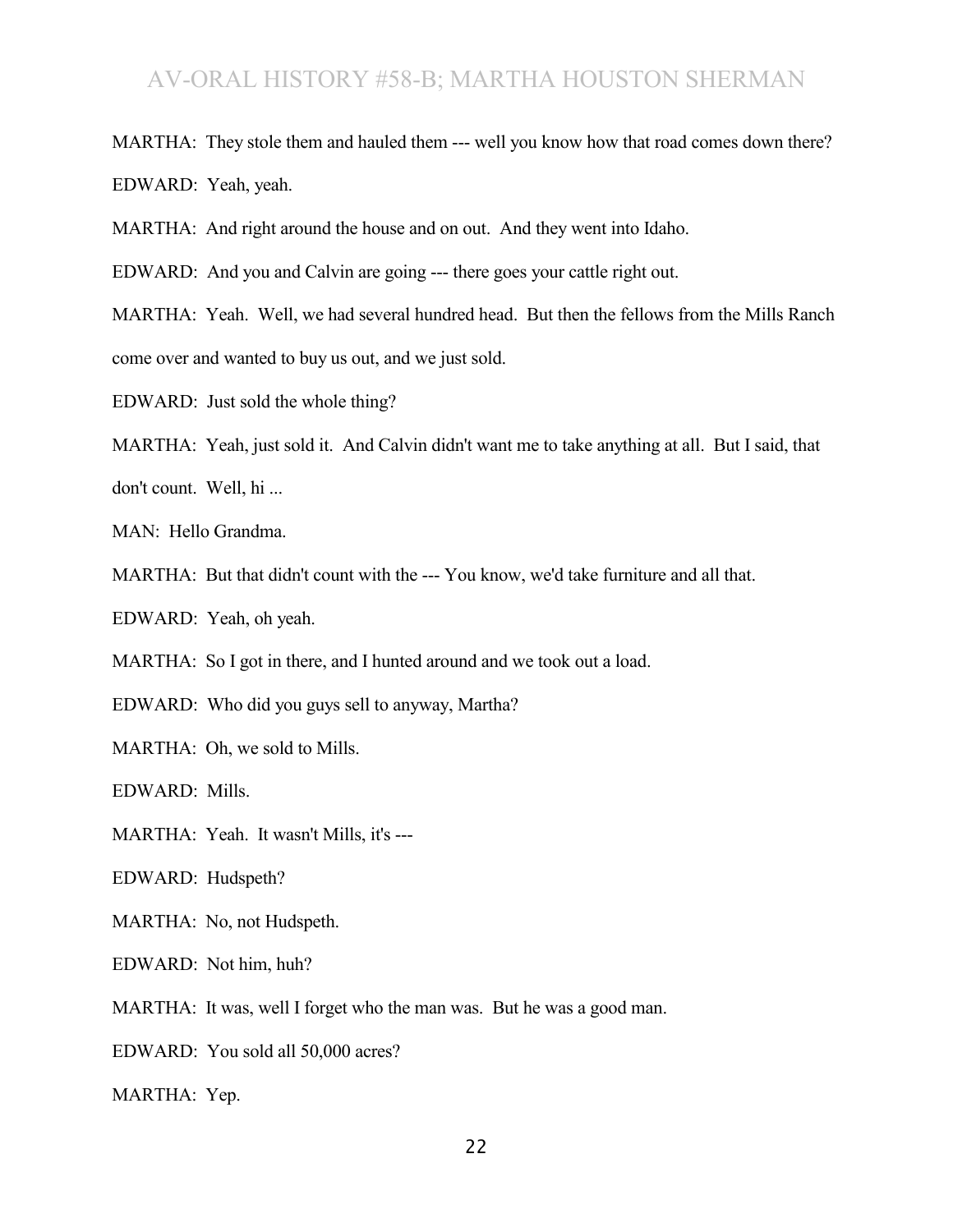EDWARD: Just --- then came over to Bend, huh?

MARTHA: Yeah. We had done a lot of business in Bend anyway.

EDWARD: Do you recall how much money you got for that 50,000 acres?

MARTHA: I don't have any idea.

EDWARD: You know they --- this Bill Smith just bought the Grindstone, 37,000 acres for ten million.

MARTHA: Ten million. Huh! And the Grindstone Ranch, it's amazing.

EDWARD: Do you believe that?

MARTHA: Yep.

EDWARD: Hard to believe. Ten million dollars!

MARTHA: Yeah.

EDWARD: I don't know, I don't understand it either.

MARTHA: I can't see it.

EDWARD: No.

MARTHA: But more power to him if he can do it.

EDWARD: Yeah. Well that's --- anything else about Bill Brown? Remember anything else,

Martha? He never married. Did he ever carry a gun?

MARTHA: What?

EDWARD: Did Bill Brown ever carry a gun?

MARTHA: I don't know. I didn't, I didn't go too much for Bill Brown. I liked him, he was a good man. But our lives was cattle.

EDWARD: All cattle. And he was a ---

MARTHA: They had sheep and cattle.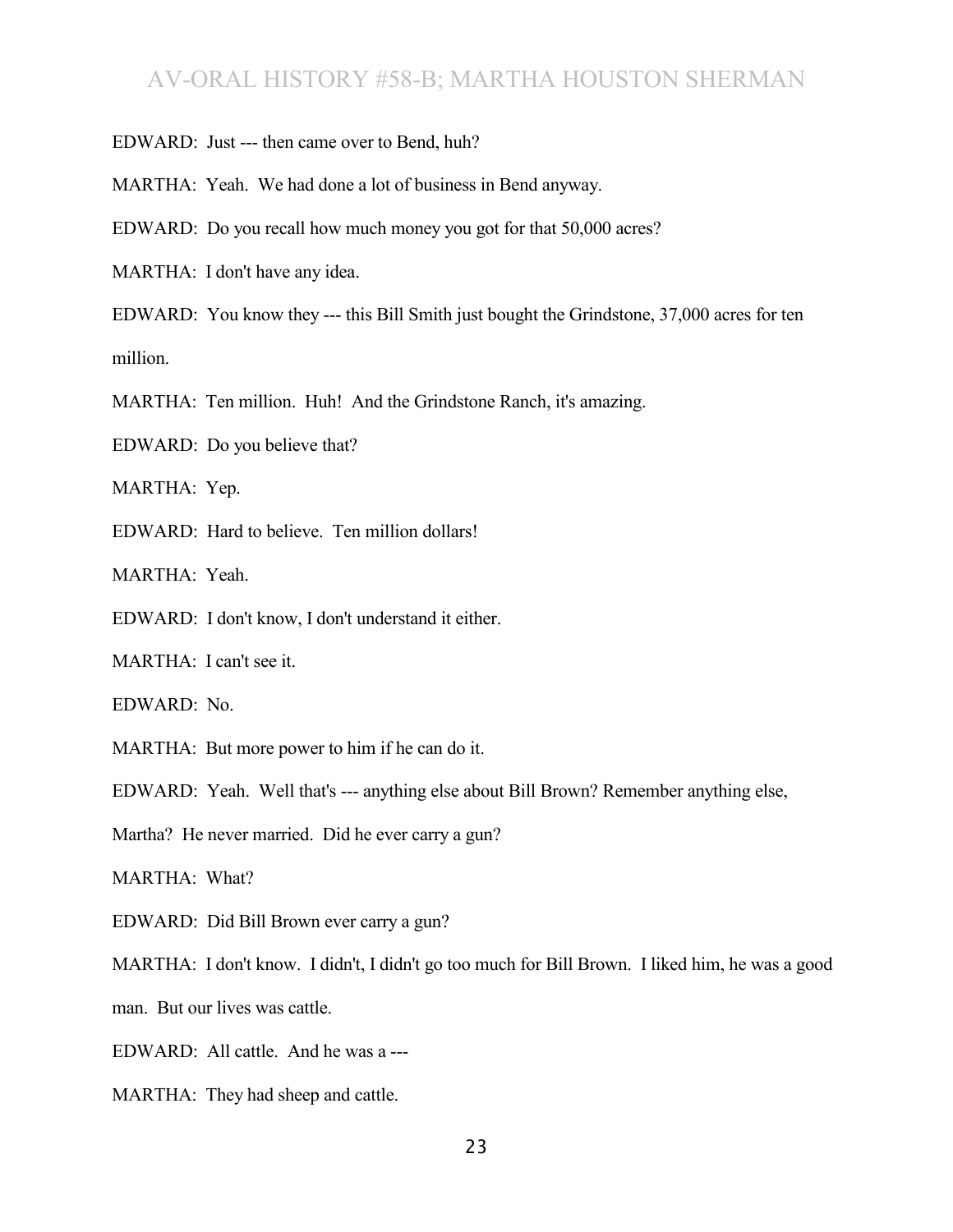EDWARD: He had mostly --- he was almost all sheep, wasn't he?

MARTHA: Yeah.

EDWARD: Did you guys ever get in a fight over who's range was what?

MARTHA: No. That's senseless.

EDWARD: Yeah. Well, Calvin was a good man.

MARTHA: Yeah.

EDWARD: Yeah. What's your best memories living on the Sherman Ranch?

MARTHA: Oh, it's just being part of it, it was part of it.

EDWARD: That's a big ranch.

MARTHA: Huh?

EDWARD: That's was a big ranch.

MARTHA: It was a big ranch. And Leroy, our boy, was there. He was, oh he was just a kid, and he bought, or he shot a deer. And I think what fixed me was that guy that he wanted to, Leroy to give him his deer. And he said I had the head mounted, and I'll do this, and I'll do that. He was a big shot from over from the valley. And he never done any of it. He took the deer --- or I let him have it. But he didn't ---

EDWARD: Did you guys eat a lot of deer meat?

MARTHA: Not a lot. We preferred ---

EDWARD: Steaks.

MARTHA: --- steaks.

EDWARD: Yeah. And we couldn't see why he --- of course at one time Grandpa --- Leroy was a little guy, not too much more than 6 or 8 years old, and they went up and there was a deer in the potato patch. And Grandpa said to Leroy, he says, "Shoot that deer." The kid killed it.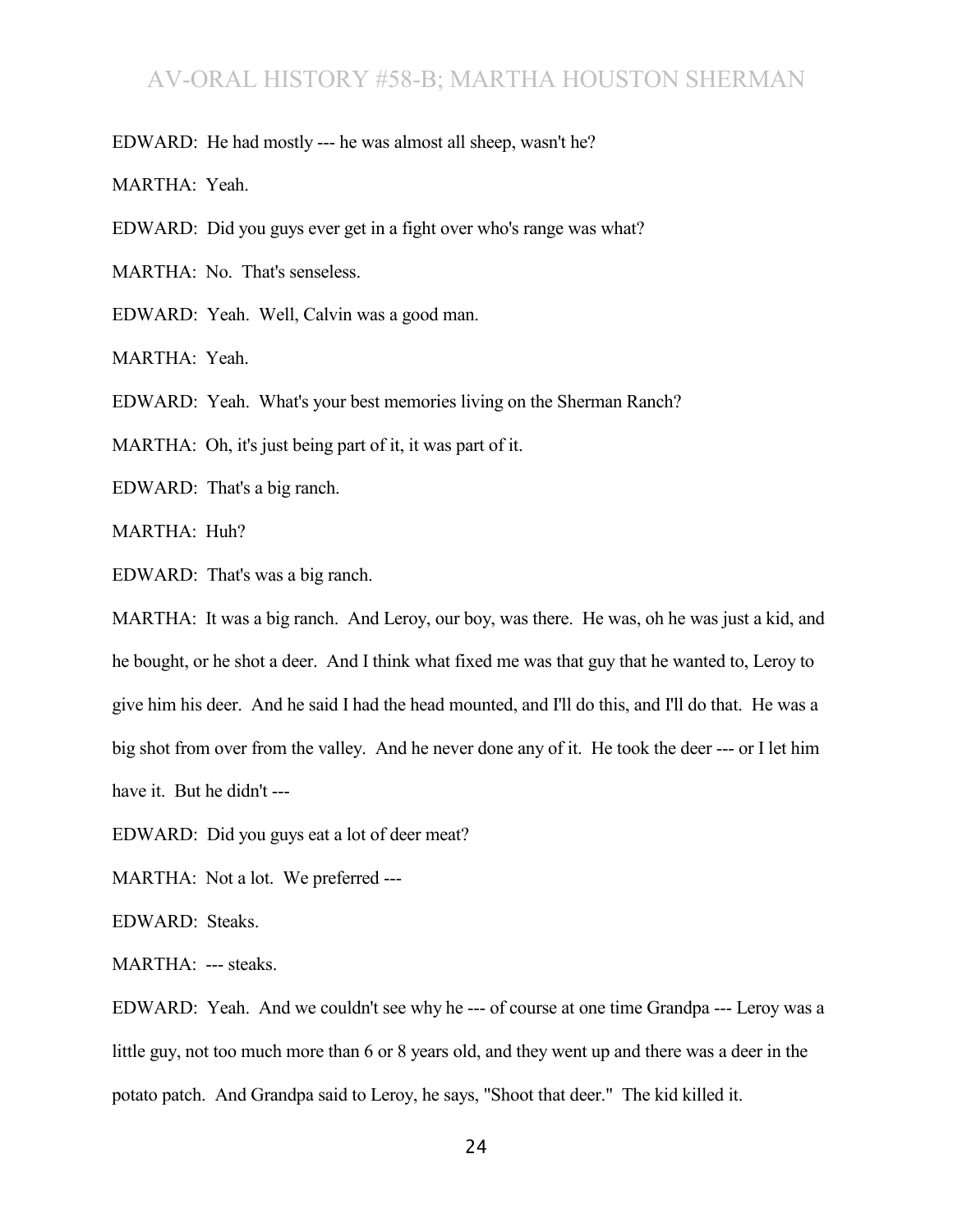EDWARD: Leroy did?

MARTHA: Yep. He was just little. But that old house that we lived in was a wonderful place, was ...

EDWARD: The Lower Sherman Ranch?

MARTHA: Yeah. No, on the upper one.

EDWARD: Upper one.

MARTHA: Upper one.

EDWARD: Before you built the block one.

MARTHA: Yeah, yep, that was a doozy.

EDWARD: I bet you had mice and everything else.

MARTHA: Oh yes. We made a ... it wasn't anything to write home about.

EDWARD: Probably holes, and ---

MARTHA: Oh yes.

EDWARD: That's gone now, I guess. It's all gone.

MARTHA: Yeah, I think that's the one Alice got.

EDWARD: I think it is too. I think it's the one Alice just ---

MARTHA: Well she ... to take it.

EDWARD: Yeah. Well where she is at, her firewood is far and few between.

MARTHA: Yes.

EDWARD: Still can't believe she's up there. She must be --- horrible in the winter.

MARTHA: Oh, I tried my best to get her to come out and live with me, but she just couldn't do it.

She wanted to save that for her grandchildren.

EDWARD: Oh, I don't think her grandchildren care.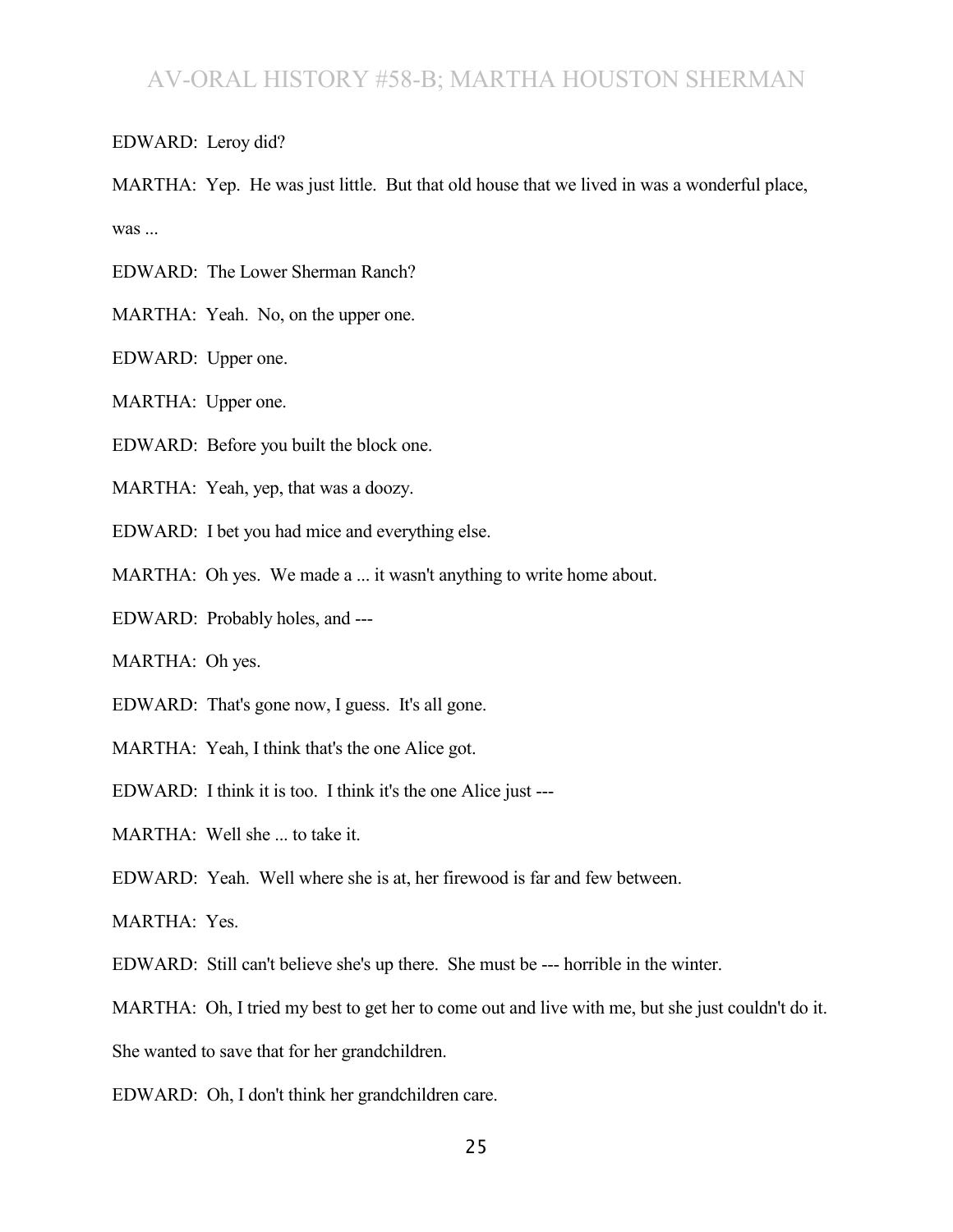- MARTHA: Well that, there is just nothing.
- EDWARD: And it is right in the middle of all the GI Ranch now, you know.

MARTHA: Oh, is it?

EDWARD: Yeah.

MARTHA: Has the GI Ranch got that?

EDWARD: Bought that, yeah.

MARTHA: Huh, I didn't know they had ---

EDWARD: Yeah.

MARTHA: --- reached out that far.

EDWARD: They bought all of that.

MARTHA: All those acres in between.

EDWARD: Right, and the lakes.

MARTHA: Yep.

EDWARD: They own that now.

MARTHA: You see we built those lakes.

EDWARD: Yeah, that's what Marva said.

MARTHA: Yeah. And one time she was little, just a kid, and there was some fellows down there shooting on the lake. And so she didn't even hesitate, she just took off down there. She went down there; she told them it was posted land. Well, they was friends of the Bergers. She says, "Well that's no feather in your hat, you can't shoot the animals on our place." And she run them off, and she was just a kid.

EDWARD: Now, all those roads into there now have locked gates on them.

MARTHA: Yeah, they have been since, oh ... locked gates.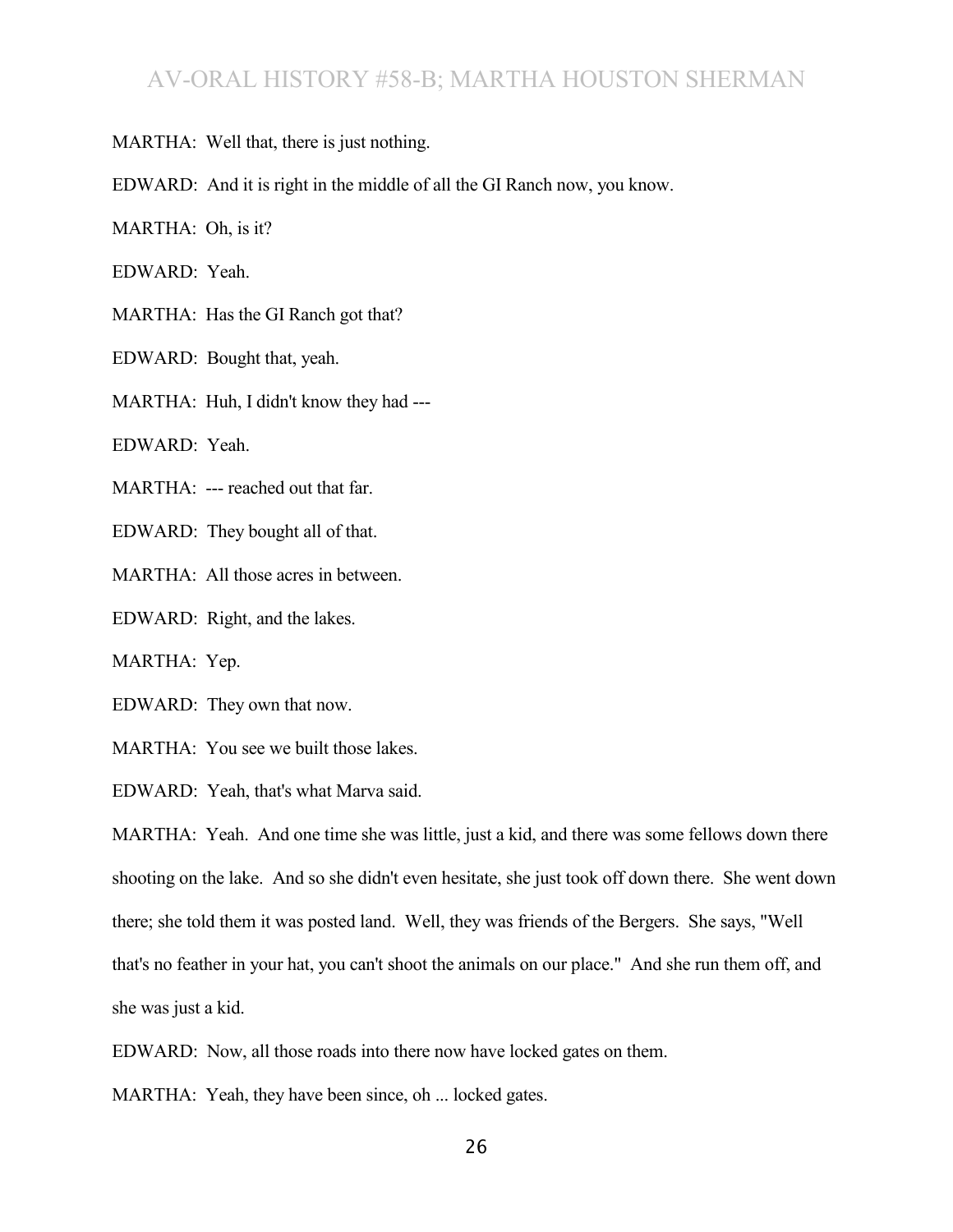EDWARD: Did you guys ever lock, have locked gates? I didn't think so.

MARTHA: We never had a locked gate.

EDWARD: Oh, they're locked now with rolling locks.

MARTHA: Yeah, we took people up there and let them look. You see from up on the rim there,

back of the winter place, you could see over 12 miles of our ranch.

EDWARD: Beautiful, beautiful.

MARTHA: We loved it. I was glad that I got to be the one that...

EDWARD: What was your scariest time ever?

MARTHA: Huh?

EDWARD: What was your scariest time up there, or were there any?

MARTHA: Oh, when there was a bad fire ---

EDWARD: Oh boy.

MARTHA: --- and the cattle was running ahead of it.

EDWARD: Like a grass fire?

MARTHA: Yeah.

EDWARD: Those almost had to be --- did they go out by themselves, or did ---

MARTHA: Well, the men had to get out and help.

EDWARD: That would be --- yeah. Who did you sell your cattle to, Martha, while I'm thinking

about it? Anybody?

MARTHA: Oh, we sold to --- it was a man from the Mills Ranch.

EDWARD: Oh, he's the one that ---

MARTHA: He took the, yeah he just took them lock, stock, and barrel.

EDWARD: Every year, like ---